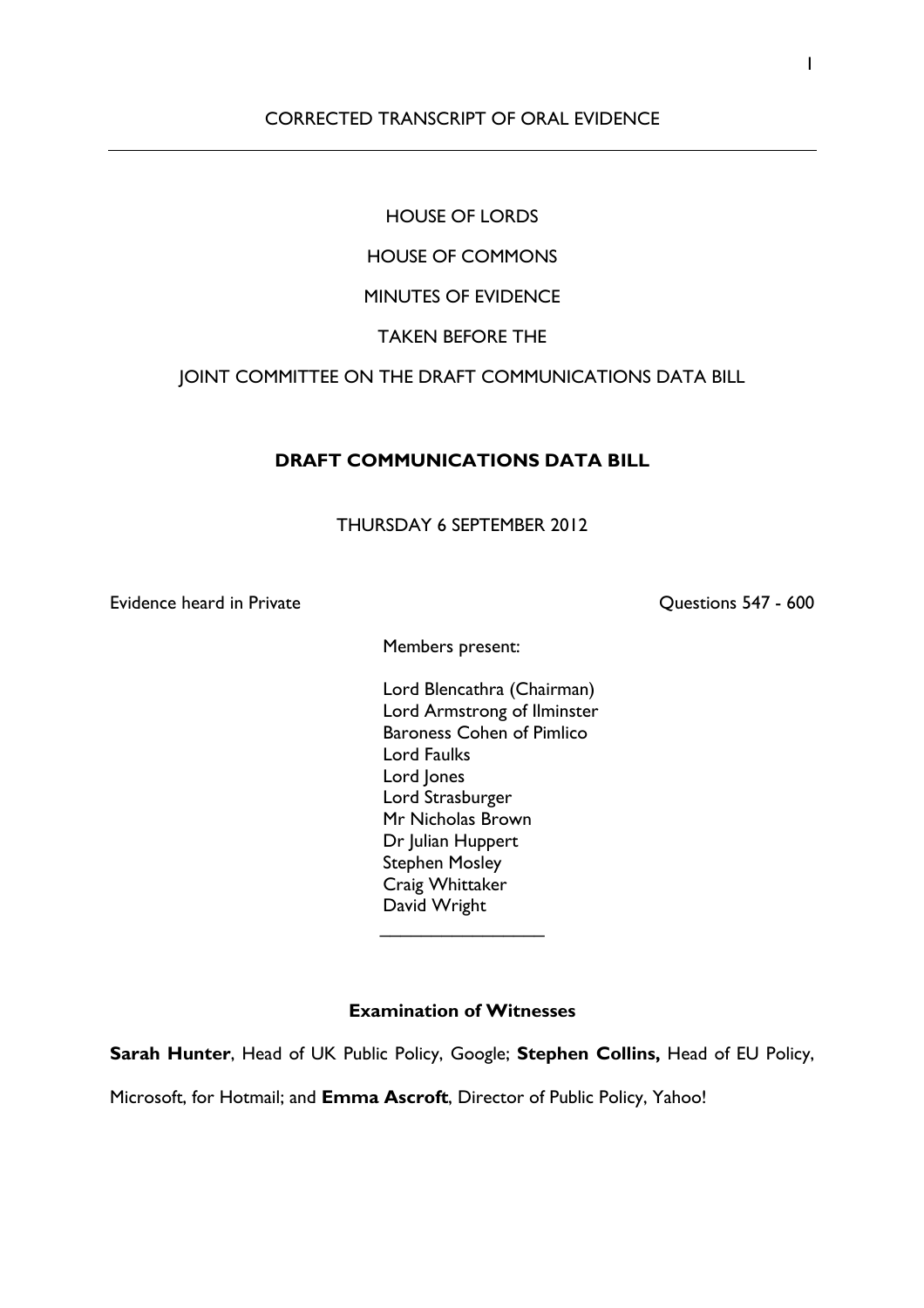**The Chairman:** Welcome. Thank you very much for coming this morning. We are grateful to you. This is a completely private session and I believe that our officials have discussed with you that we will take a transcript and then would like to discuss that with you as we hope that there might be parts of it that we are able to publish. We will be honour-bound not to do anything that would embarrass you or cause you difficulty. We want you to talk frankly to us. If you talk frankly, we can use that information to come to more sensible conclusions than if you do not spill the beans to us. We will respect your view if something is so sensitive that you do not want it out. We would prefer to have that information and not publish it than not have it at all. Perhaps a very brief word on who you are—Sarah, first, please.

*Sarah Hunter*: My name is Sarah Hunter. I am head of UK public policy for Google in the UK. I believe that we are here primarily to talk about our e-mail services. Just as background, Gmail—the e-mail service that Google Inc provides—has I think 425 million users worldwide. If you want to ask questions about any of our other services I will do my best to answer them but if there is anything I cannot answer I am happy to come back to you with written evidence, having asked my colleagues at Google Inc.

*Stephen Collins*: Good morning. My name is Stephen Collins. I am responsible for corporate affairs for Europe, the Middle East and Africa for Microsoft. I will not make an opening statement. You will have plenty of questions for us and we want to address what you are interested in rather than tell you what we think you should be interested in.

*Emma Ascroft*: My name is Emma Ascroft. I am director of public policy for Yahoo! UK and Ireland. I am here today representing Yahoo!'s UK business, but in order to be responsive to the Committee's questions I will draw on the experience of Yahoo! Inc where that is relevant. I thank you for allowing us to do this session in private.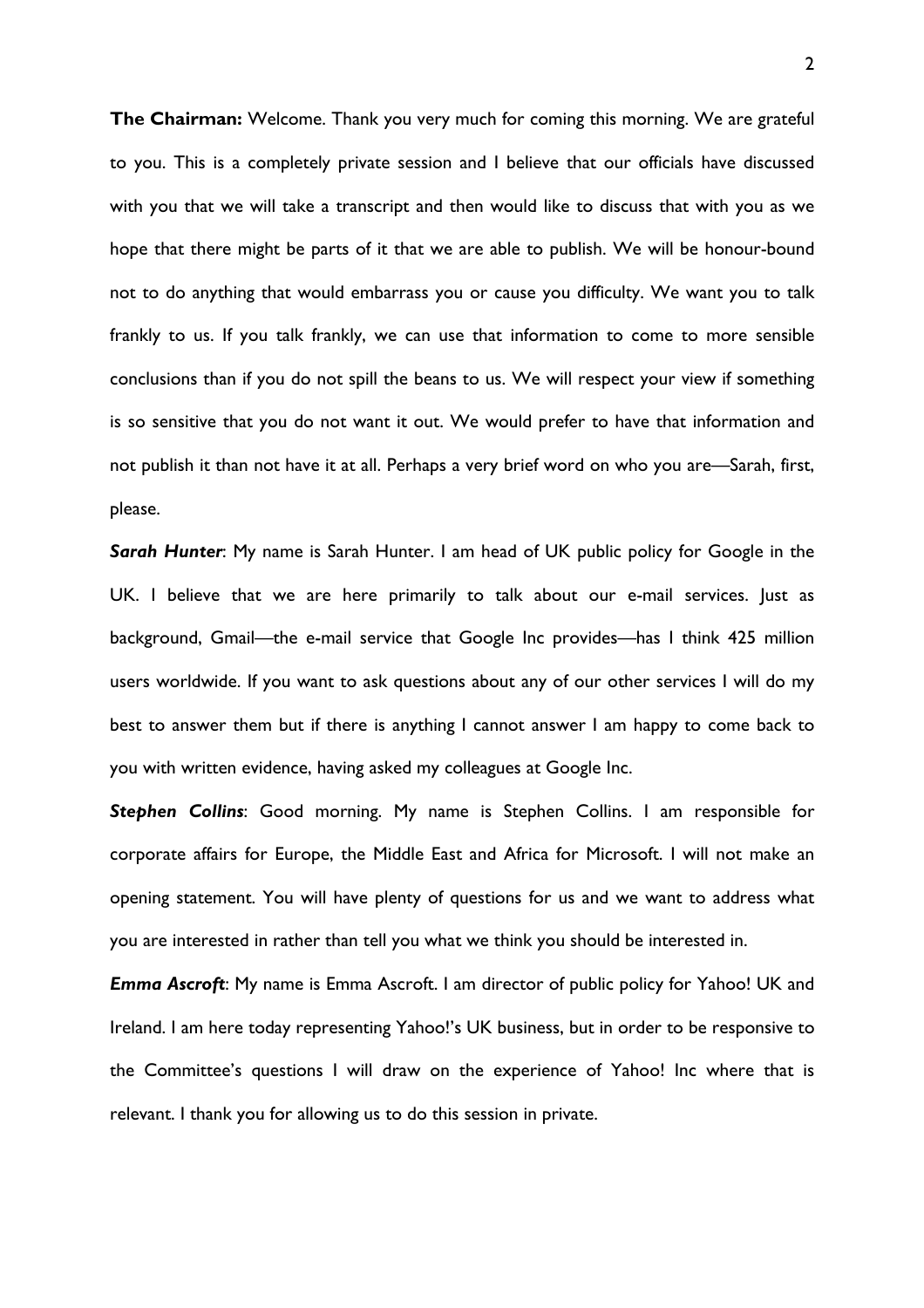**The Chairman:** I understand that after we booked you for this session, the Home Office called you in for a friendly chat. Why, what was discussed and what was the tone of the conversation?

**Stephen Collins:** There was no formal consultation with Microsoft prior to this contact from the Home Office. It clearly contacted us having seen us being one of the companies giving evidence to the Committee. It was a video conference call with one of our lawyers. I was not in on the call. It was essentially to allow us to ask the Home Office questions about the draft Bill. I would say here that it struggled to answer most of those questions.

**Q547 The Chairman:** We will come back to ask you what it struggled to answer. Sarah.

*Sarah Hunter*: It offered us an opportunity to meet having seen that we were also a witness. We have not had a chance to set up that meeting, unfortunately. We have met it once since the Bill was published. Similar to Stephen's experience, that was for us to ask it questions about the Bill rather than the other way around.

**Q548 The Chairman:** So in your case, it may just have been a coincidence that you were called in after we asked you to give evidence?

*Sarah Hunter*: It may well have been. I would not want to guess.

*Emma Ascroft*: This is going to sound like a familiar story. We were invited after the Home Office heard that we had been invited to give evidence to this Committee.

**Q549 The Chairman:** You had had no contact before?

*Emma Ascroft*: We had had no contact before. We met the Home Office in March 2011 to discuss the Government's response to the 2009 consultation on the changing communications environment, which Yahoo! UK responded to. We asked for a meeting in September, at which point the Home Office said there was no progress to report. I went on maternity leave at that time and made it clear that there was a colleague standing in for me who would be able to come to any meetings about this, but there was no further contact. As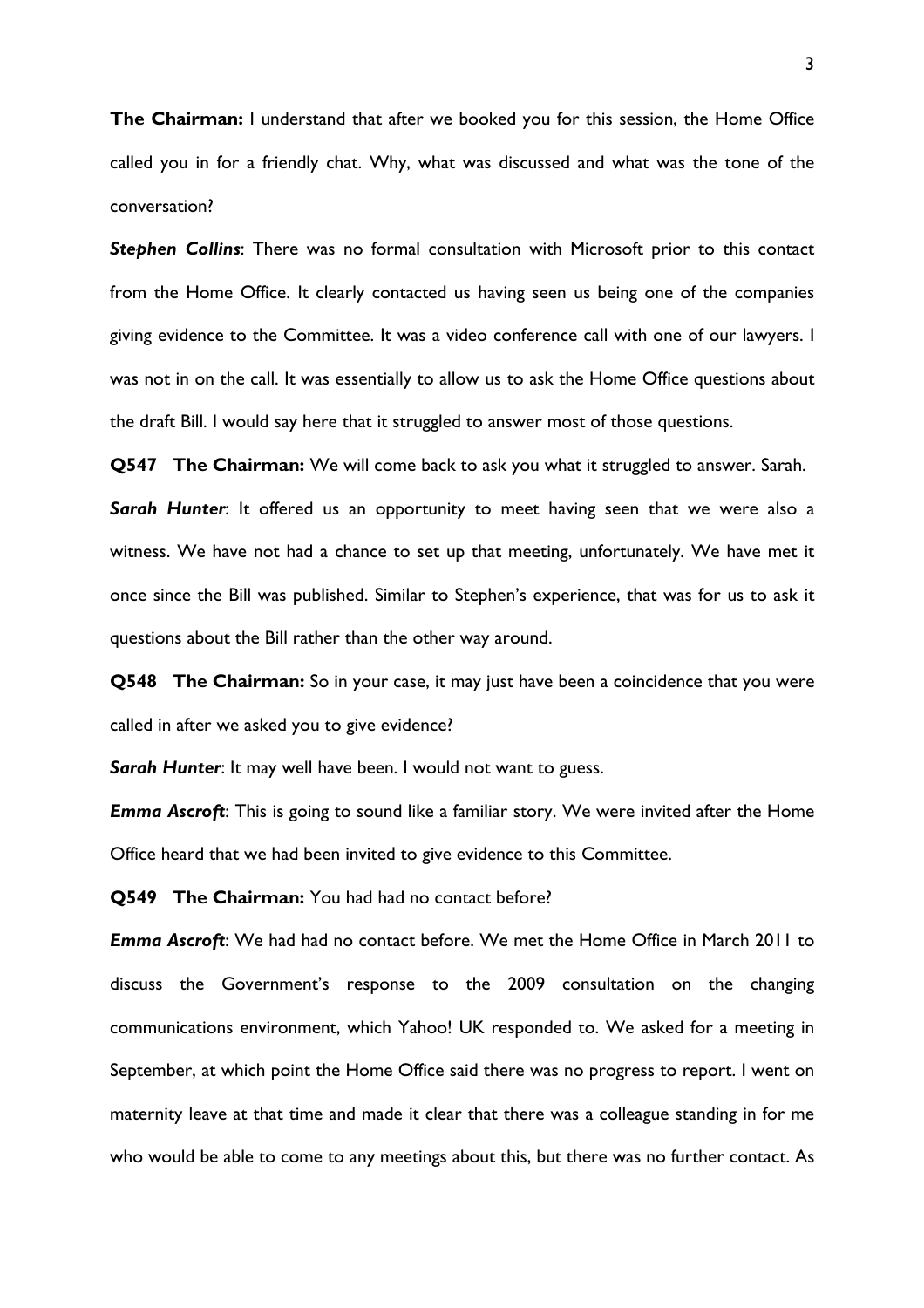I said, the meeting we had with the Home Office was three weeks ago. Again, it was very much presented to us as our opportunity to ask the Home Office questions. It was not for the Home Office to consult us on any options.

**Q550 The Chairman:** Let us go back to Stephen. You asked certain questions to which you felt that you did not get answers. What were those questions?

*Stephen Collins*: The ones where we did not get really specific answers, such as, "Can you articulate what the missing 25% of data is?". It could not really articulate what the 100% would look like, so it was difficult to see how it would get the 100%. On conflict of law issues, what if obligations that the Home Office placed on Microsoft put us in a position of legal conflict with home state laws? For us, that is those of the US, Ireland and Luxembourg. It could not really answer that. What if other Governments want access to the UK citizens' data that we are storing for longer now? That is a legitimate question that had not been put to them before, apparently. There is a whole series of questions.

**Q551 The Chairman:** You are reading from a brief there, Stephen. Would it be possible for the Committee, in confidence, to have that list or your brief?

### *Stephen Collins*: [REDACTED]

**Q552 The Chairman:** We would be grateful. Okay, let us start with the 25%. Are colleagues content that we should pursue this line of questioning at the moment? Sorry, Sarah and Emma, did you have similar concerns about questions and answers?

*Emma Ascroft*: Yes, we had broadly similar discussions. There is a proposal in the Bill to require providers to generate data types specifically and only for law enforcement. That is over and above what a provider would generate and retain for their commercial purposes. We specifically asked what additional data types might be necessary, and the Home Office had to take that question away. From our perspective, the data types available to UK law enforcement, which it is empowered to request from Yahoo! UK, have not changed very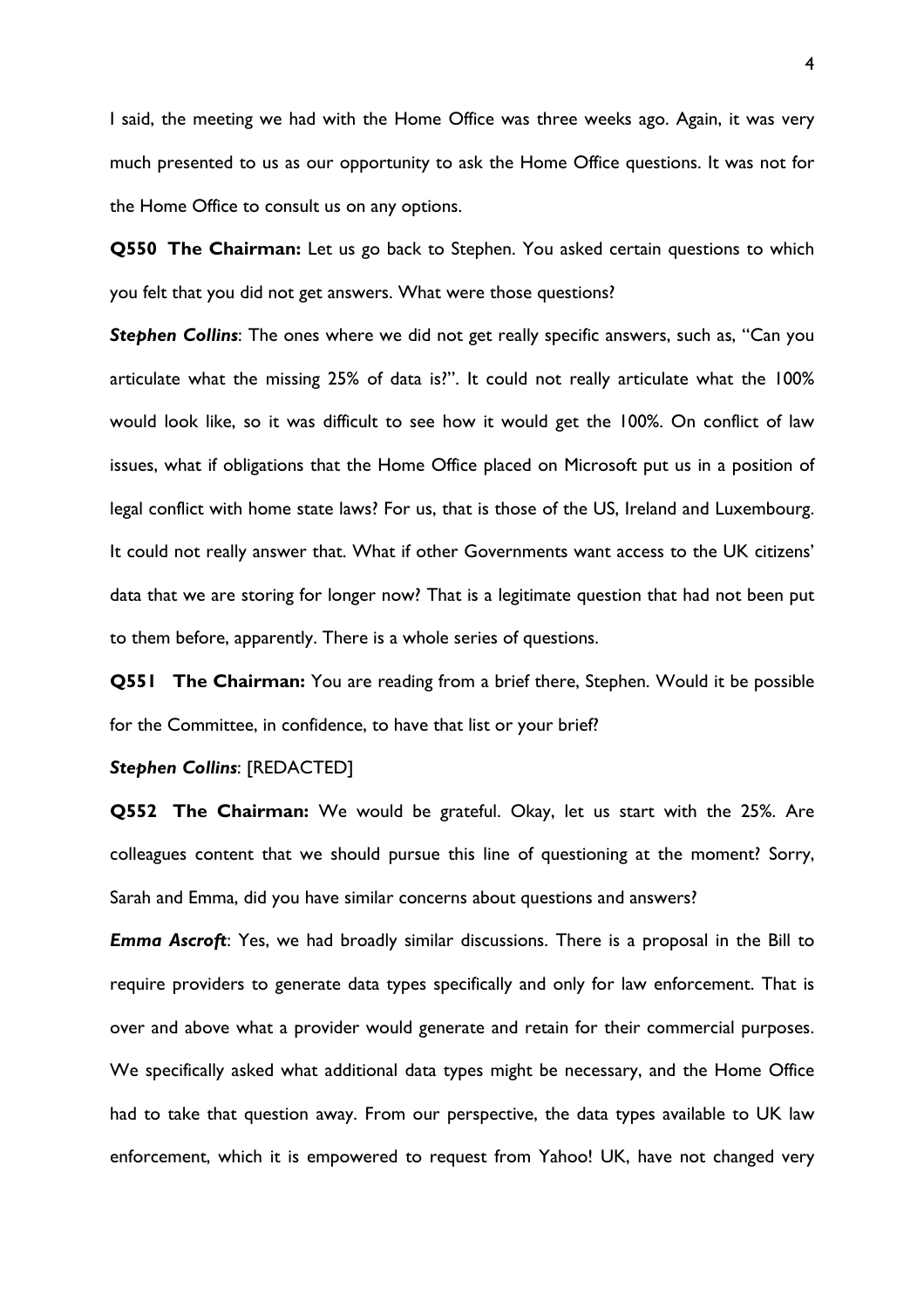much in the time that RIPA has been in place. We are not sure that there has been a loss of capability. That is why we asked what additional data types it might want us to generate. We are still waiting for a reply on that question.

**Q553 The Chairman:** By "additional data types", what specifically do you mean? What would be examples of additional data types?

*Emma Ascroft*: The Bill is clear on what sort of broad categories of data it wants—traffic data, communications data and so on. Within that, there are specific data types, for example who an e-mail has been sent to and from. That is the kind of thing we mean when we say a "type", and because we do not feel that the data types that law enforcement currently requests from us have changed significantly, we were trying to understand whether we would be asked to generate new types of data, as the Bill permits the Home Office to order us to do. It had to take that question away.

**Sarah Hunter:** I think our conversations were broadly along similar lines. The one thing I would add is that the intent behind the Bill of the officials we met seemed to be very narrow and reasonable. When we pointed out that the powers within the Bill were much broader than that, they could not quite address why there was such a gap. We concluded that we would have to go away and understand more about the detail before we could give them a view on whether we thought it was reasonable or not.

**Q554 The Chairman:** So you are all worried that the oral assurances are reasonable and sensible. Everyone in this room wants to crack down on terrorists, paedophiles and drug dealers, but you are worried that the definitions in the Bill would allow a much wider data collection?

*Sarah Hunter*: I think that is a fairly good summary of our position.

*Emma Ascroft*: We are concerned on two fronts. There is what the Home Office says that it wishes to do, but we are not entirely sure that it is necessary and proportionate. The Bill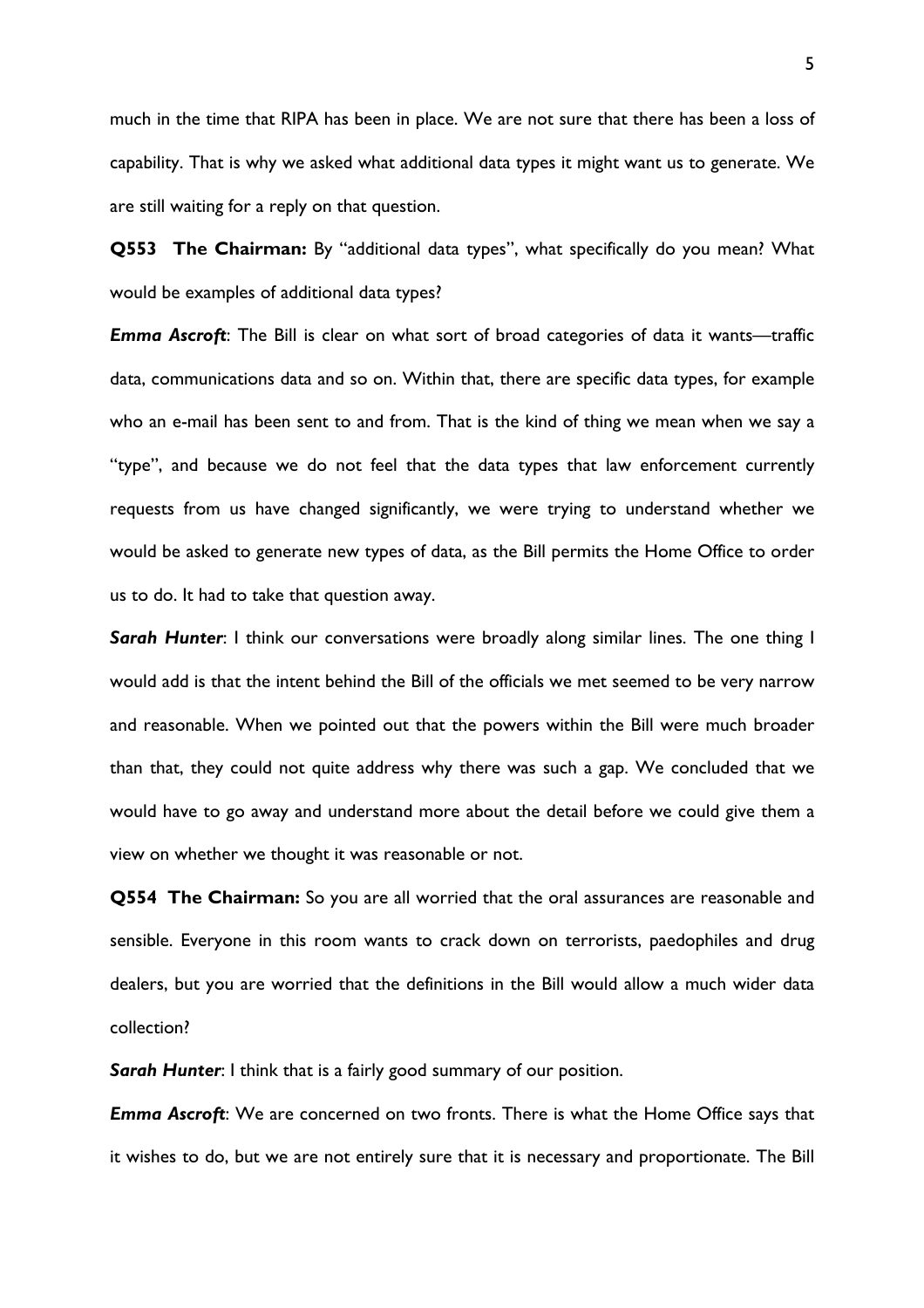itself is far broader and empowers the Home Office to do much more than what it has disclosed to this Committee. We have pointed that out to the Home Office, and pointed out the issue around extending jurisdiction and the likelihood that this would set a global precedent. The UK would be the first country to extend its jurisdiction and take a reserve power to require UK providers to retain data that they could not obtain directly. We believe that other countries would follow, including countries that would use legislation of this kind to limit free expression and infringe privacy rights of internet users. From our perspective that would create a bewildering patchwork of overlapping and potentially conflicting legislation. Companies like us would face impossible decisions about how to be consistent in how we protect our users and operate our businesses in the 57 markets around the world where we operate. The Home Office fully accepts that that is a possibility; it anticipates that other countries will follow suit and seems quite comfortable about being the first country to do that. What is less clear to us is that it accepts responsibility for the consequences of that, which is a concern for us.

**Q555 The Chairman:** So if you let Britain do this and you are based in the States, you are worried that China or, hypothetically, Syria might follow. But then surely you would not give access to them. If it went to the FBI, through mutual legal assistance, to try to get it that way, America would say, "No, clear off China". But you are worried that, although it may set a precedent, in reality it would be able to follow through and get the information.

*Emma Ascroft*: We are concerned that companies like us would be put in a position where we have to make difficult choices, when there are legal frameworks in place that specifically anticipate these issues around jurisdiction. Mutual legal assistance treaties, for example, specifically address the situation where data are required in evidence in one jurisdiction but fall under the jurisdiction of another country. They specifically acknowledge that that jurisdiction has limits, which is something that this Bill does not do. It does not place any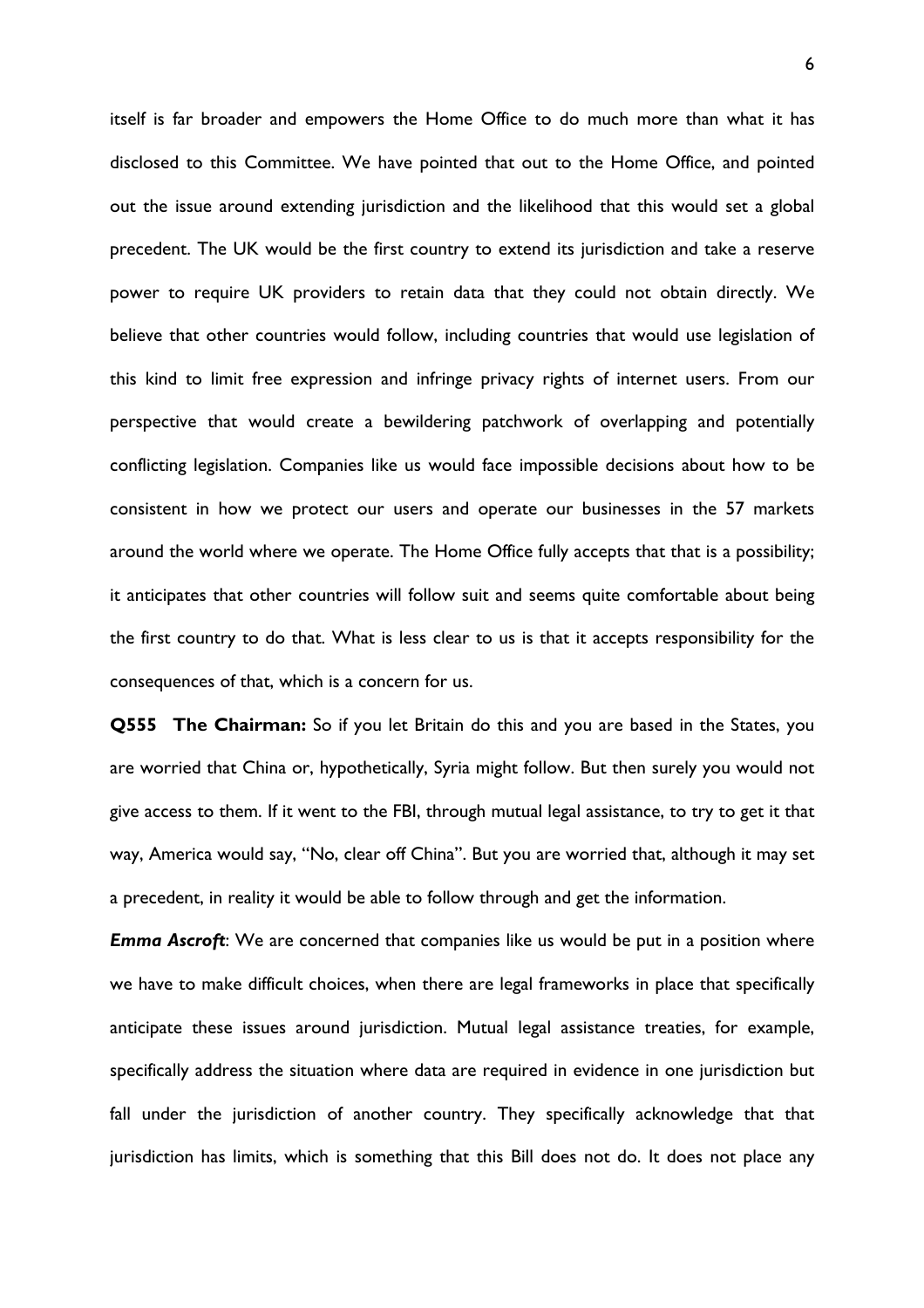limits on this extension to UK jurisdiction. That is where we have concerns. The Bill seems to be proposing an entirely alternative framework when there is one already in place and one which we would have thought was a more logical starting point for a policy review to address the concerns that the Home Office has presented.

**Q556 The Chairman:** So from Yahoo!'s point of view, if the Bill were to be enacted in its current form you would still prefer to go through with a mutual legal assistance route than comply with the Bill.

*Emma Ascroft*: The mutual legal assistance treaty recognises that jurisdiction has limits. Regardless of what is written in this Bill, the UK jurisdiction has limits somewhere, and the mutual legal assistance treaty structure is designed specifically to address that issue. UK law enforcement uses that framework frequently, and there may be room to improve it, but for us it is a framework that gives us legal clarity and gives some order to this very complex international legal framework under which we have to operate. The concern with the Bill is that we are afraid that it will trigger and prompt other countries to make that legal environment even more complex when we are in a situation with overlapping and potentially conflicting laws that will put companies such as ours in a position where we have to make the decisions and arbitrate between the different legal systems. That is clearly what MLAT anticipates not happening; it aims to address that.

**Q557 The Chairman:** On this point of the route—whether to use mutual legal assistance treaties or implement the Bill—what is the opinion of Microsoft and Google?

**Stephen Collins:** The three companies are all set up legally and operationally in different ways. I can speak for Microsoft a little bit, having worked there previously. We address this matter in different ways. MLAT is not a big part of the process; we rely a lot on so-called voluntary compliance with RIPA as it stands at the moment, in accordance with US, Irish and Luxembourg law. The issue for us is that we have not been told by any of the agencies with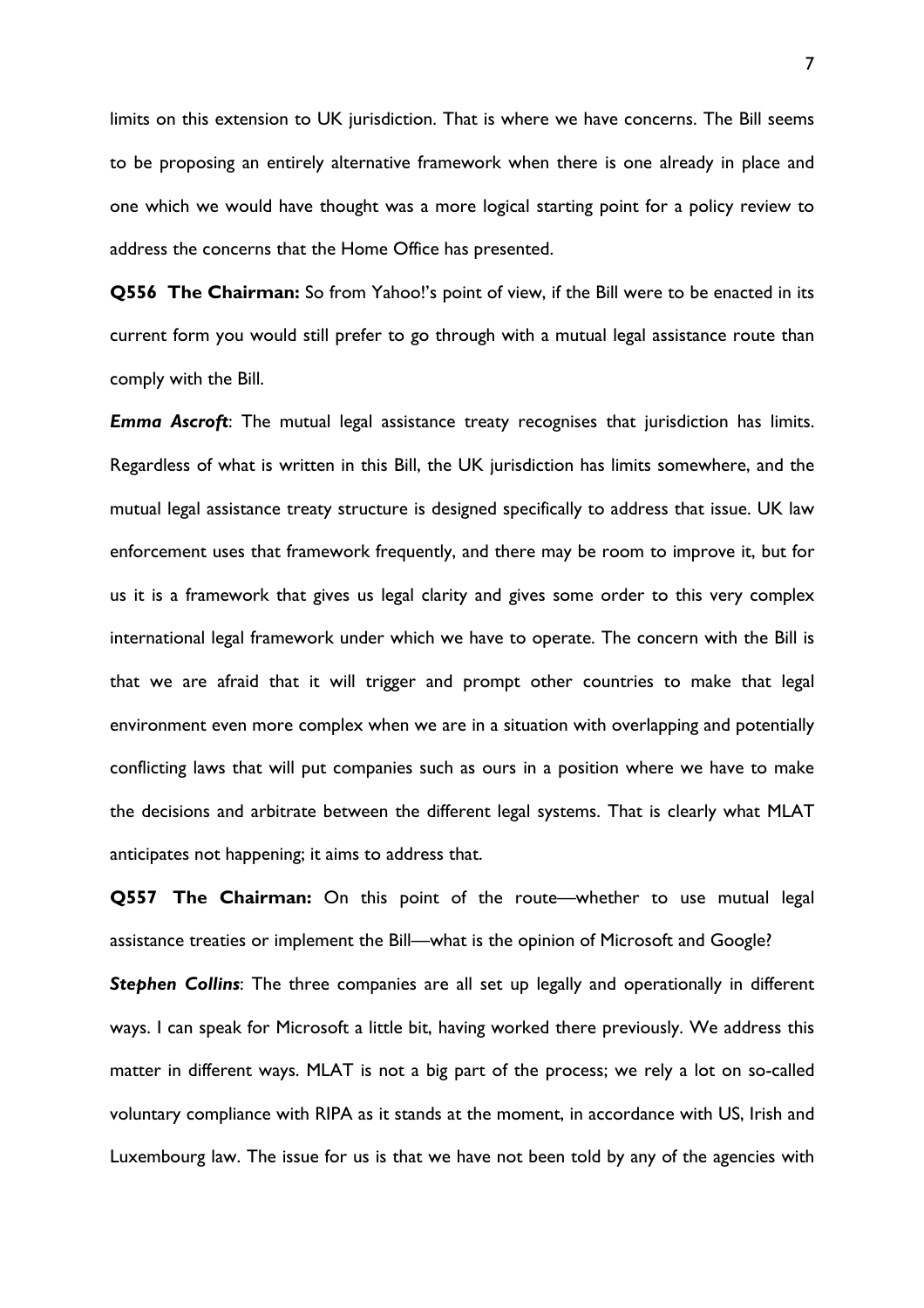which we work that there is a problem; we work very hard to co-operate with legitimate investigations that UK law enforcement and other agencies conduct. We understand that there is a need, but at the same time we try to balance a user's right to privacy against those investigations. But it is an extremely co-operative professional relationship. It is perplexing to us, given the sudden appearance of this Bill with such broad ramifications, that no one will come and say to us that there is a problem, or that they do not have this or that data set, or that something needs to be for 120 days, not 90 days, and that that kind of thing is hampering their investigations. That is the perplexing part for us. One thing that struck me as I read the background brief from the Home Office to this draft Bill was that although it claims that there is an information gap I am not so sure that it is one—it is more a capability gap. There are multiple references to telephony in the background brief. My concern is rather that having got used to 20th-century technology and the data sets produced by it, using those very successfully in criminal investigations for evidential purposes—there has been a plethora of new data as mobile telephony has become a mass technology—they have become completely reliant on those data sets to pursue those investigations. However, on the 21st-century technologies, from companies such as ours and from others from which you will hear later today, we are not providing the same kind of services. A lot of the time they are not services at all; they could be semi-autonomous software applications. They generate different data sets. It is impossible to imagine attaching, for example, telephone numbers to a Facebook page or call data records to Skype video communications. It just does not work. So for me there is a danger that we are trying to address a capability gap when there is lack of capability of understanding among law enforcement agencies of 21stcentury technologies and the data sets that are generated and how they can be accessed and used for investigations. It could well be that the data sets cannot be used in court as evidence currently, and maybe that is something that could be looked at. It could be that law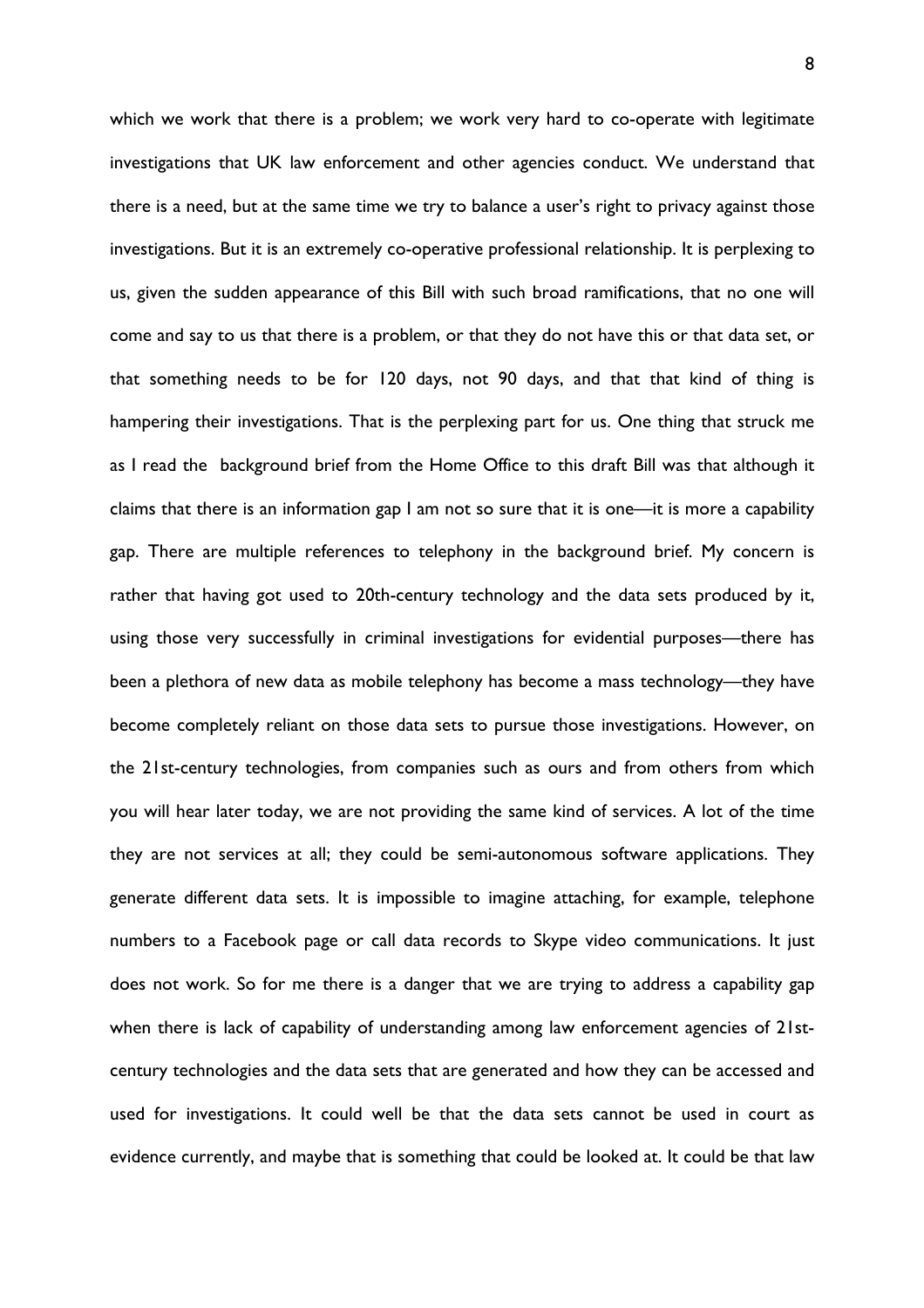enforcement needs greater training from industry and third-party specialists. I do not know what the solution is to bridge that capability gap, but it is like using a sledgehammer to crack a nut to try to introduce primary legislation on the basis of a supposed information gap that really does not exist.

**Q558 The Chairman:** I do not want to lose the point about the information gap, but I also do not want to lose the point about the mutual legal assistance treaties now that we are on it. What you have just said is crucial, and members of the Committee will want to explore it and whether there is a capability or information gap. Could I just finish off, along with any other colleagues who wish to ask questions, on the mutual legal assistance treaty, and Sarah's view on it? If this Bill were to be enacted in its current form, how would you and your company feel about using that, or would you prefer still to use the mutual legal assistance treaty route for whatever reasons?

*Sarah Hunter*: At the moment, Google has a number of different ways to enable law enforcement to access user data. We have an emergency procedure, when there is an immediate risk to life, which is manned 24/7. Like Microsoft, we voluntarily comply with RIPA, to the extent that we can. For all other data requests we encourage Governments to use MLAT. We are supporters of the MLAT process. On Emma's points about conflicts of jurisdiction, they do exist, and MLAT is designed to try to resolve those conflicts. We have heard informally that the MLAT process can be slow. My colleagues at Google Inc tell me that if that is the case, it is not the company side of the process that makes it slow; we therefore assume that it is the government side of the process that slows it down. I echo what others have said—that if there is a problem with that process it would be very sensible for us to start by looking at speeding it up and making it more efficient. The jurisdictional challenges that the Bill will provide will not make the MLAT less used; I think it might make it more used.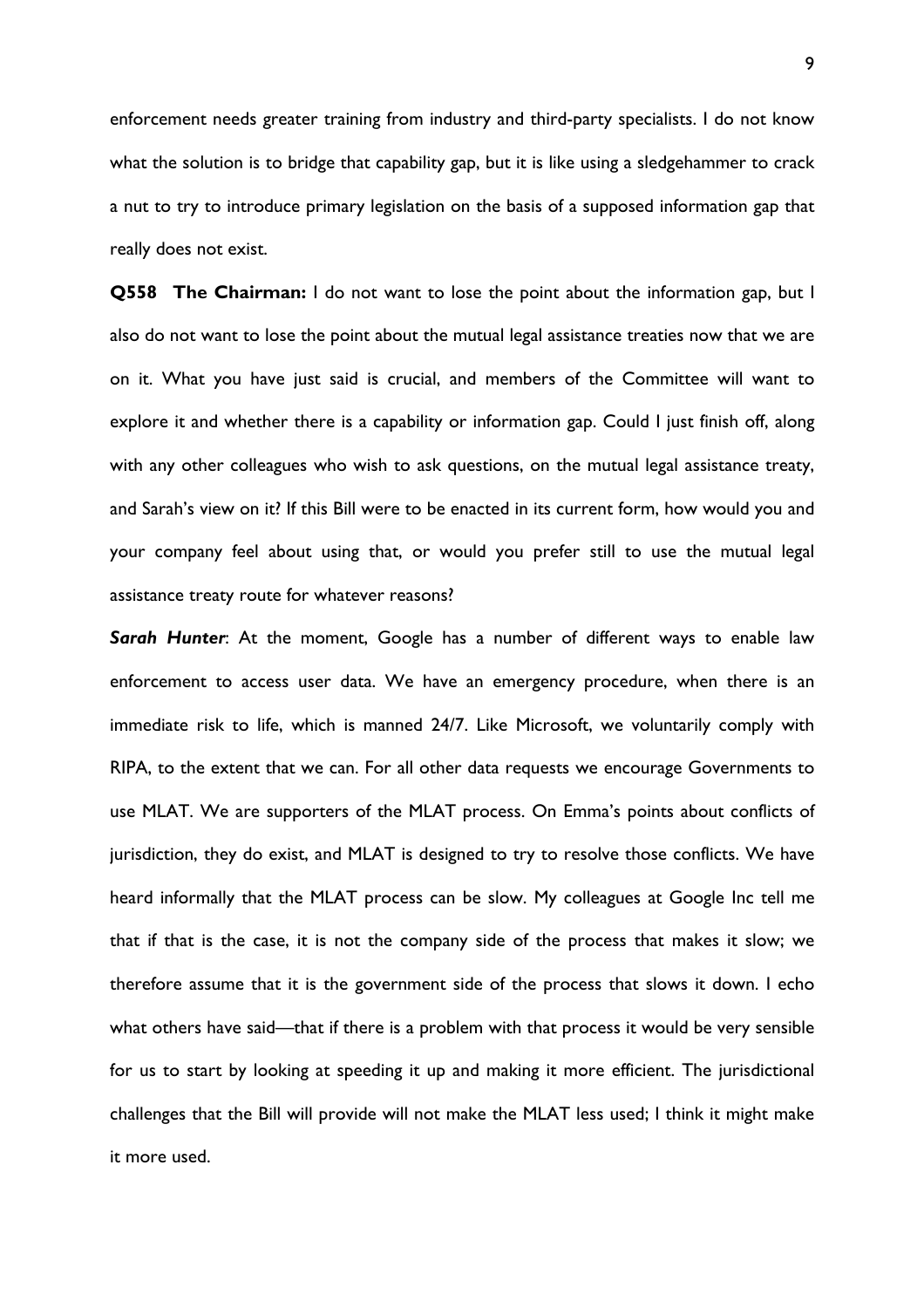**Q559 Dr Huppert:** I was going to ask about communication with the Home Office, but I will stick to MLAT. What proportion of requests that you get from the UK do you currently comply with?

*Sarah Hunter*: Google publishes a transparency report at www.google.com/transparencyreport. It breaks down how many user data requests Google Inc complies with across different countries. I think we complied with 68% in the last half year, so 32% we did not comply with.

**Q560 Dr Huppert:** How many of those involved MLAT requests?

**Sarah Hunter:** We do not break the figures down, but I suspect that that 32% would have been requests directly from the UK Government. We would then in some cases have pushed them to MLAT. I think that the US number of complied user data requests includes MLAT, and is a very high number; I think that we complied with something like 98% of US government requests, because MLAT comes through that. It makes our life a lot easier because Google Inc is a US company that is based in the US, and we have to comply with US law.

**Q561 Dr Huppert:** As I understand the Home Office's intention with the Bill, it is that companies such as yours will be given a choice: "Either comply with what we would like you to do, or we will at least threaten to do DPI on transiting data and extract your data as they pass through the network". Is that your understanding of the options, and how could MLAT fit into that as a third option? This Bill would empower the Home Secretary to say, "Look, you're not prepared to have your data sucked in by the filter, so we will just collect it as it transits".

**Stephen Collins:** On the particular point about DPI, I will not comment immediately. [REDACTED]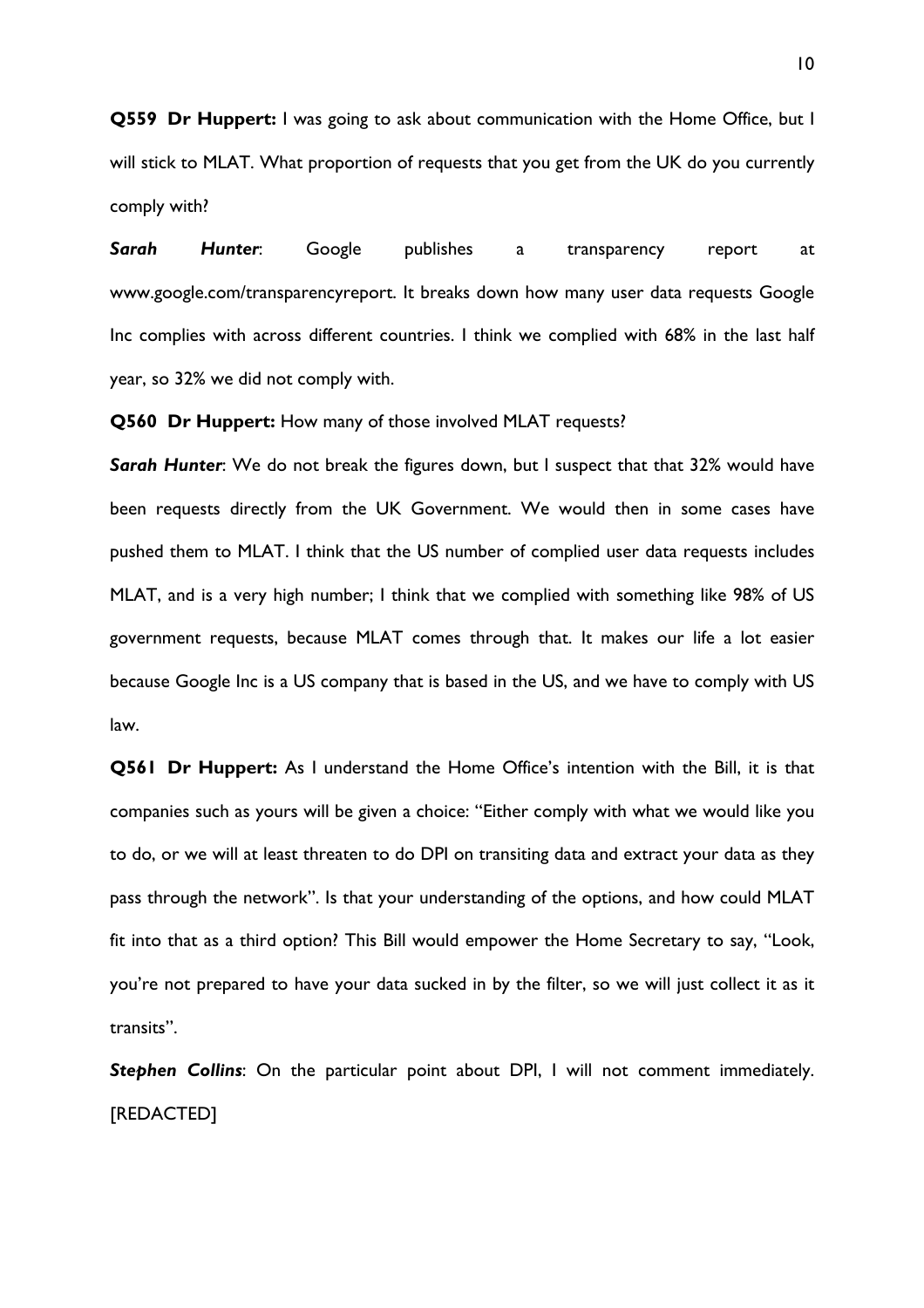**Q562 Baroness Cohen of Pimlico:** The one thing that is obsessing the Committee is how much all this will cost. Therefore, when I listened to your description of the MLAT procedure, my first instinct is that it will be much cheaper to go via MLAT than to say to you guys, "Change your system so that we can suck off the data". Is that perception faintly right? Let us suppose that you decided to co-operate with the Home Office rather than insisting it went through MLAT, and altered your systems so that you could do that. Will that cost a lot of money? Under current legislation, the Home Office would of course remunerate you, but is it an expensive thing to do?

*Emma Ascroft*: Probably. As there is such a lack of detail in the Bill, it is difficult for us at this stage accurately to assess what the impact might be. That is one of the reasons why we are asking the Home Office for that detail. There is no doubt that if the Home Office asks us to generate data and retain them for longer, that will have an impact on our storage capacity and data-centre planning. The challenging part is not just the storage of the data but the retrieval. You can store much data, but you have to be able to search and retrieve them, and that computing power in technology that sits over the top of a data storage capability is the difficult and expensive part. We also expect that having more data would lead to more requests. That would have an impact on how we staff the team that responds to law enforcement requests. Therefore, speaking broadly, those are the categories of costs we would incur, but we cannot accurately assess the impacts until we have an idea of the requirements. However, as I say, the Home Office has not been able to tell us that; it will all come later in secondary legislation or in orders and notices. At the moment we do not have visibility of those, and neither would they be subject to further scrutiny. Therefore, this Committee cannot know what the full costs will be either, and we have to take it on trust.

**Stephen Collins:** On the MLAT point in Baroness Cohen's question, the real issue is that MLAT is very slow. It is a government to government activity, so the costs to us would not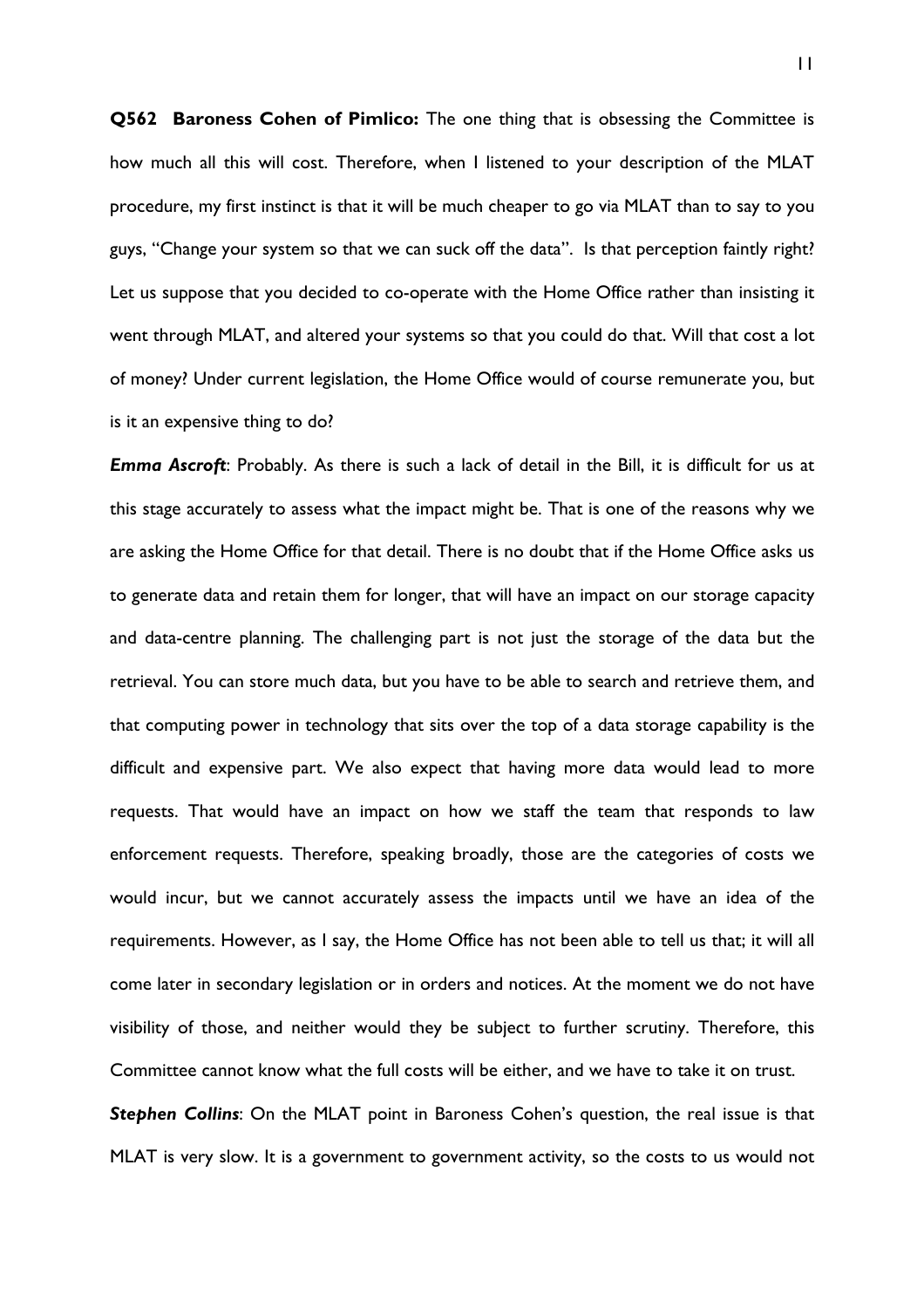be lower; we would merely receive the requests from a different court. That would be ideal for us, but we have to appreciate that law enforcement investigations sometimes have to move quickly, and MLAT processes can take months—multiple months—with some countries. We therefore need to keep in mind as well that if MLAT were to be investigated in order to be updated and improved with various individual second countries, it would require a big effort not just on the part of the UK but on the part of those other countries.

**Sarah Hunter:** I will just add an element to what Emma said. No one should be under any illusion about how complex, expensive and hard it is to secure user data at scale. Protecting a terabyte of data is very different from protecting a petabyte. As Emma said, it is not just about storing it but about being able to search through it and retrieve it. Our company runs search, and in engineering terms it genuinely is rocket science. So the more you protect, the more you require a communication service provider to store, the more you have to be able to search through it. That is very difficult. At Google, we employ, I think, 250 engineers just to protect data overlaps. This is not something that should be taken lightly.

**Q563 Craig Whittaker:** You mentioned in your transparency report comparable figures of usage for the UK, France and Germany. France is 44%, Germany is 45% and the UK is 65%. Why is there such a difference in giving information? Following on from that, Brazil has similar amounts and is at 90%.

*Sarah Hunter*: I agree they vary quite widely, and I am impressed that you know all the figures better than I do.

**Craig Whittaker:** It is called Google.

**Sarah Hunter:** Yes. I have asked my colleagues at Google Inc whether there is any more information that we can give, and the reasons vary quite widely. Sometimes it is simply that the form was filled in wrongly. Sometimes it is that the SPOC does not know what data are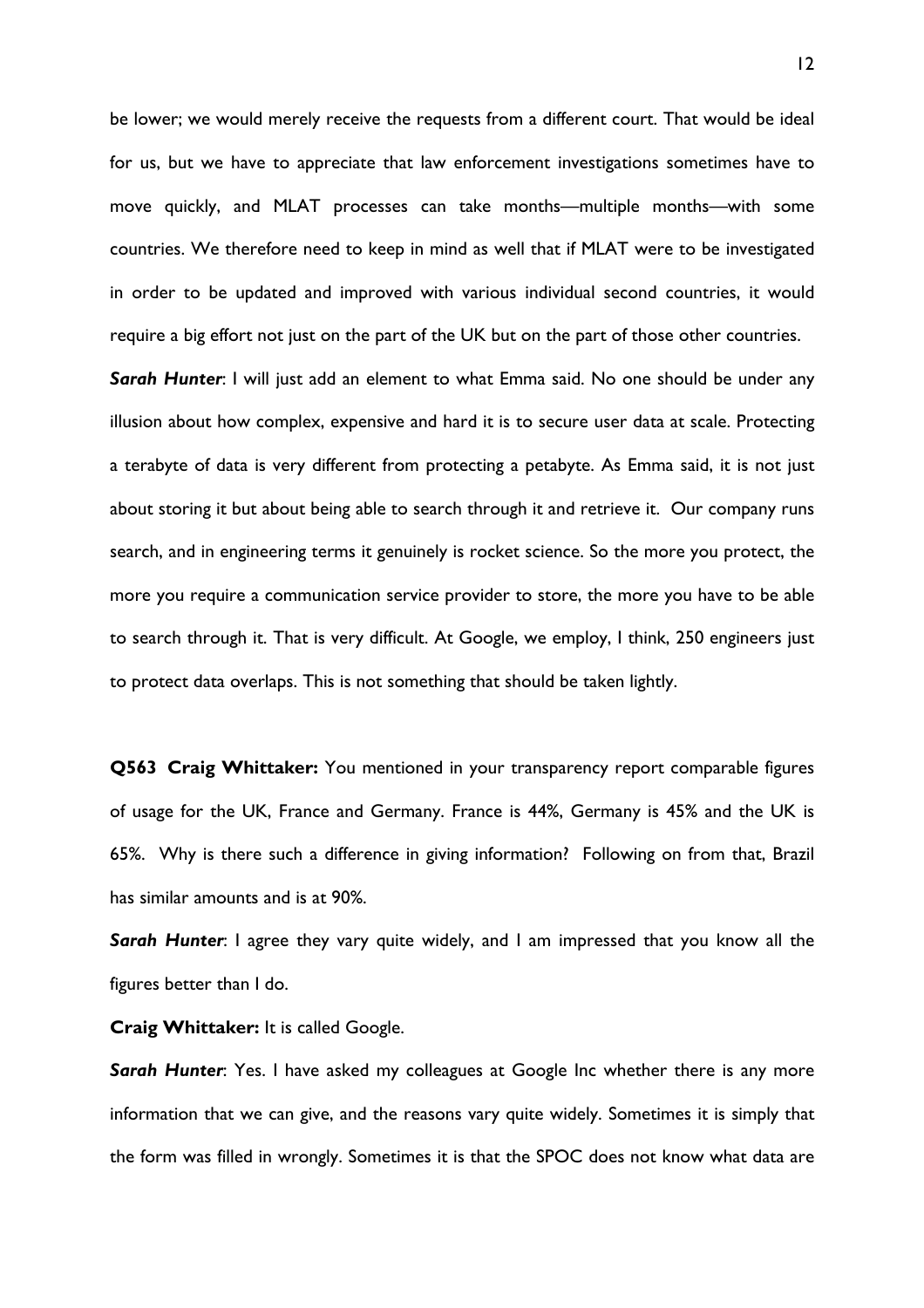available. In those cases, the person at Google Inc who receives the RIPA request goes back to the law enforcement agency and says, "Can you narrow it?". Our Google Inc colleagues work with law enforcement agencies to ensure that they can comply wherever possible with them. I suspect that the reason why Brazil is slightly different might have something to do with the fact that we have different services there, in particularly Orkut, which is a social networking service that is very popular in Brazil. I can check and come back to you if you would like to know why Brazil is particularly different, but I think that it might to do with that service.

**Q564 The Chairman:** Could we move on to the point that Stephen made about the 25% gap? He did not know where it came from. Can you explain your comments on capability versus information? You said in evidence that there is a huge plethora of new information, and you were not sure why the security service and the police needed more information and that they were not dissecting properly the information you were already supplying. Can you elaborate a little on that?

**Stephen Collins:** Of course. It is not necessarily that we are not supplying but that information is out there and could well be publicly available. I think that there is a lack of understanding not so much on the security service/related agency side but more on the regular police side. There is a lack of understanding of the potential for the pursuit of criminals from data that exist on the internet already. Let us take a concrete example. In the circuit-switch world, when people picked up a telephone a copper wire relayed the call to one other individual call data records were generated from one end to another end point and the telephone company knew both end points. That was the primary means of remote communication. Then we had mobile, which did pretty much the same thing but allowed you to walk around while you were doing it. However, it is not the same thing as communicating via Facebook. It is not the same thing as being in a multi-party video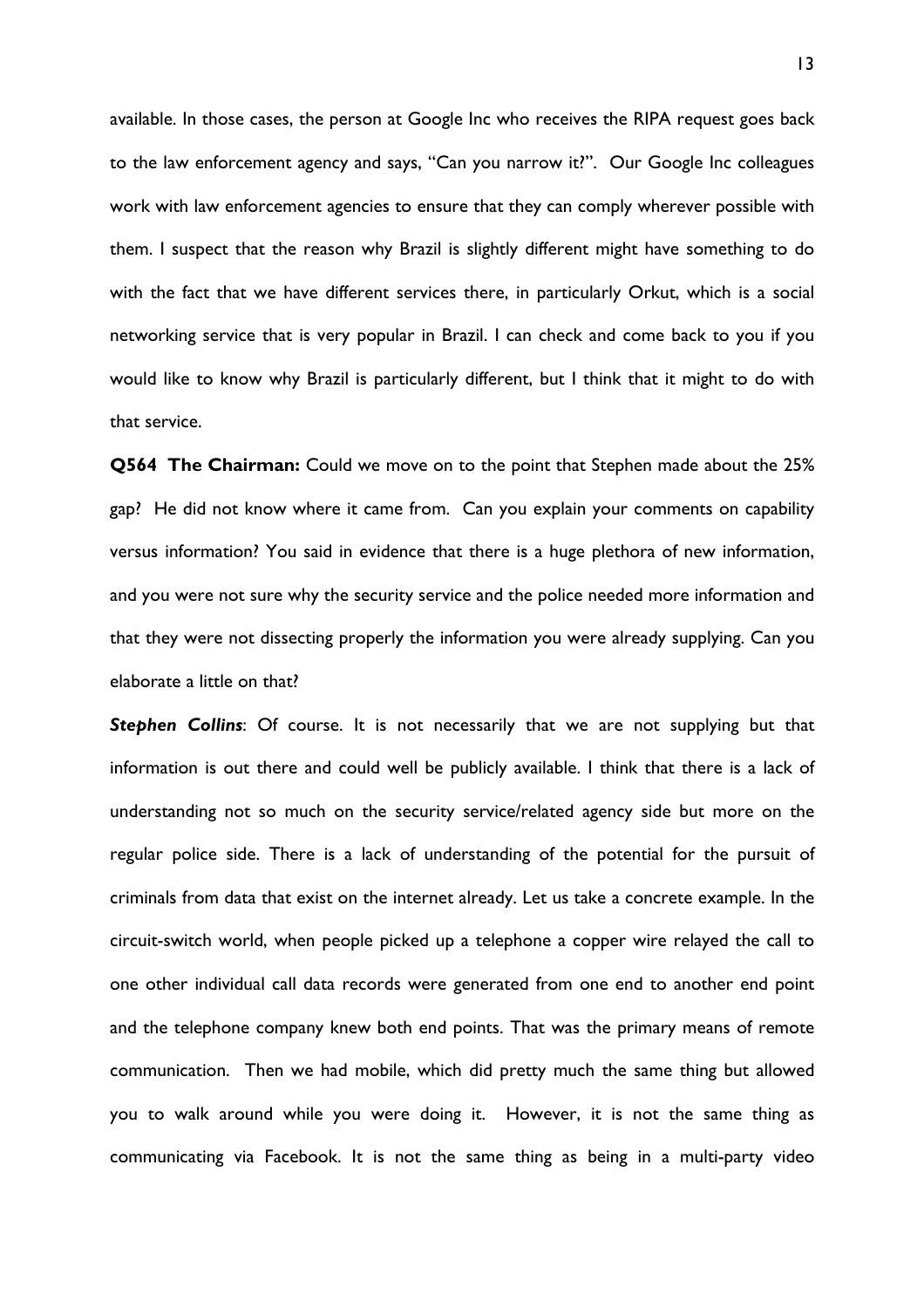conference via Skype. These are different things; different data are generated. Different data may well be captured by Skype. They may be there but they might not be being asked for. I do not know unless we talk to the law enforcement agencies and the Home Office and they tell us what they think we are not currently supplying that they desperately need.

**Q565 The Chairman:** You have asked that question and they cannot elaborate on what it is they think they need or what they think is lacking?

*Stephen Collins*: They cannot elaborate on what the 25% is. Therefore, I cannot understand how they have worked out what the 100% is.

**Q566 The Chairman:** Emma and Sarah, do you have any comments or observations to make on that?

*Sarah Hunter*: We certainly did not have that figure of 25% shared with us. When we met the Home Office, it did not give us that number so we did not ask it about it.

*Emma Ascroft*: As I said earlier, we asked what the requirements of law enforcement are and, as the others have said, we have not necessarily had the operational feedback to say that we are missing stuff. That is why we asked the Home Office what additional data types it feels it is missing. The data types that are available to it now and that it has the powers to request are broadly the same as they were when RIPA first came into effect. We are therefore not sure that there is any loss of data with respect to Yahoo!.

**Q567 Craig Whittaker:** We are also struggling to understand the 25% figure. In your expert opinions, as a percentage of the data out there, what could it use that it cannot currently get hold of?

*Emma Ascroft*: We do not know what the figure is, but from our conversation with the Home Office it seems that one of its issues is the availability of data. Its concern is around the MLAT process and its lack of timeliness. By the time a request reaches a non-UK provider, the data are simply not there. This is why we all share an interest. It is in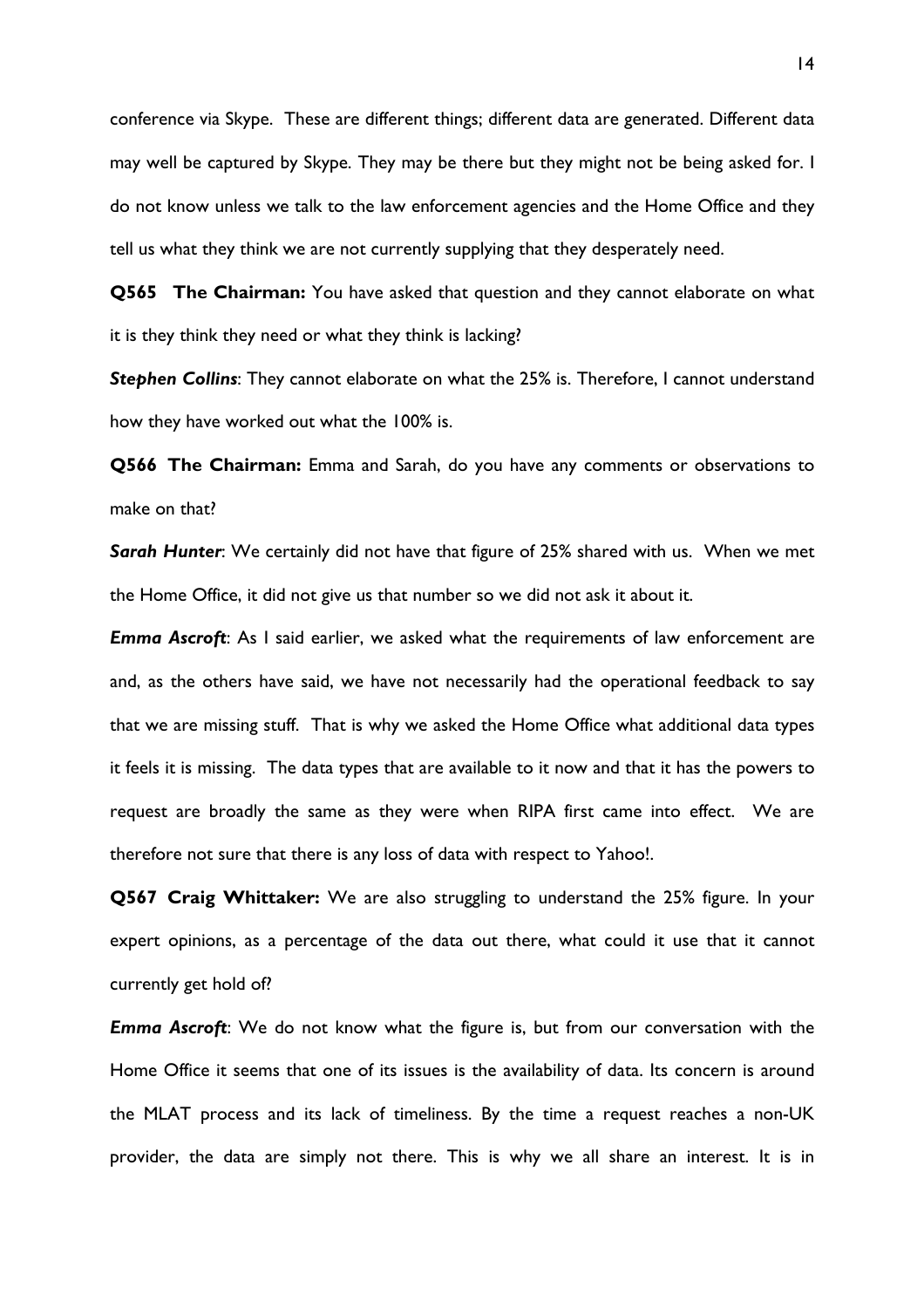everyone's interest to see the MLAT process work more efficiently. It makes sense to make more use of MLAT not only from a legal point of view but from a practical point of view. If it could be made more timely, effective and efficient, it would be in everyone's interest. Another tool that we think UK law enforcement could make use of is preservation orders for non-UK providers. In the US, for example, preservation orders are very widely used by US law enforcement. Where it has a particular target in mind, a US law enforcement agency can serve a preservation order on a communications provider and then preserve the data on a particular target so that they are not deleted in the time that it takes for the valid request to reach the provider. There are lots of ways in which UK law enforcement could work within existing structures to obtain data in a more timely way from non-UK providers. We just do not understand, because there has been no consultation, to what extent there has been a policy discussion in the Home Office exploring these very options. We just do not have visibility on that.

**The Chairman:** We had better get back on course.

**Q568 Dr Huppert:** I will look at the current law first, if I may. Is it clear what your legal obligations currently are, and would you welcome clarity in that? You talk about cooperating voluntarily, but does that expose you to legal risks if the US takes a different position?

#### *Stephen Collins*: [REDACTED]

*Sarah Hunter*: [REDACTED] We voluntarily comply with RIPA. My understanding from my colleagues at Google Inc is that that works fairly well. We have certainly had no complaints about the time it takes for us to respond to RIPA requests.

*Emma Ascroft*: [REDACTED]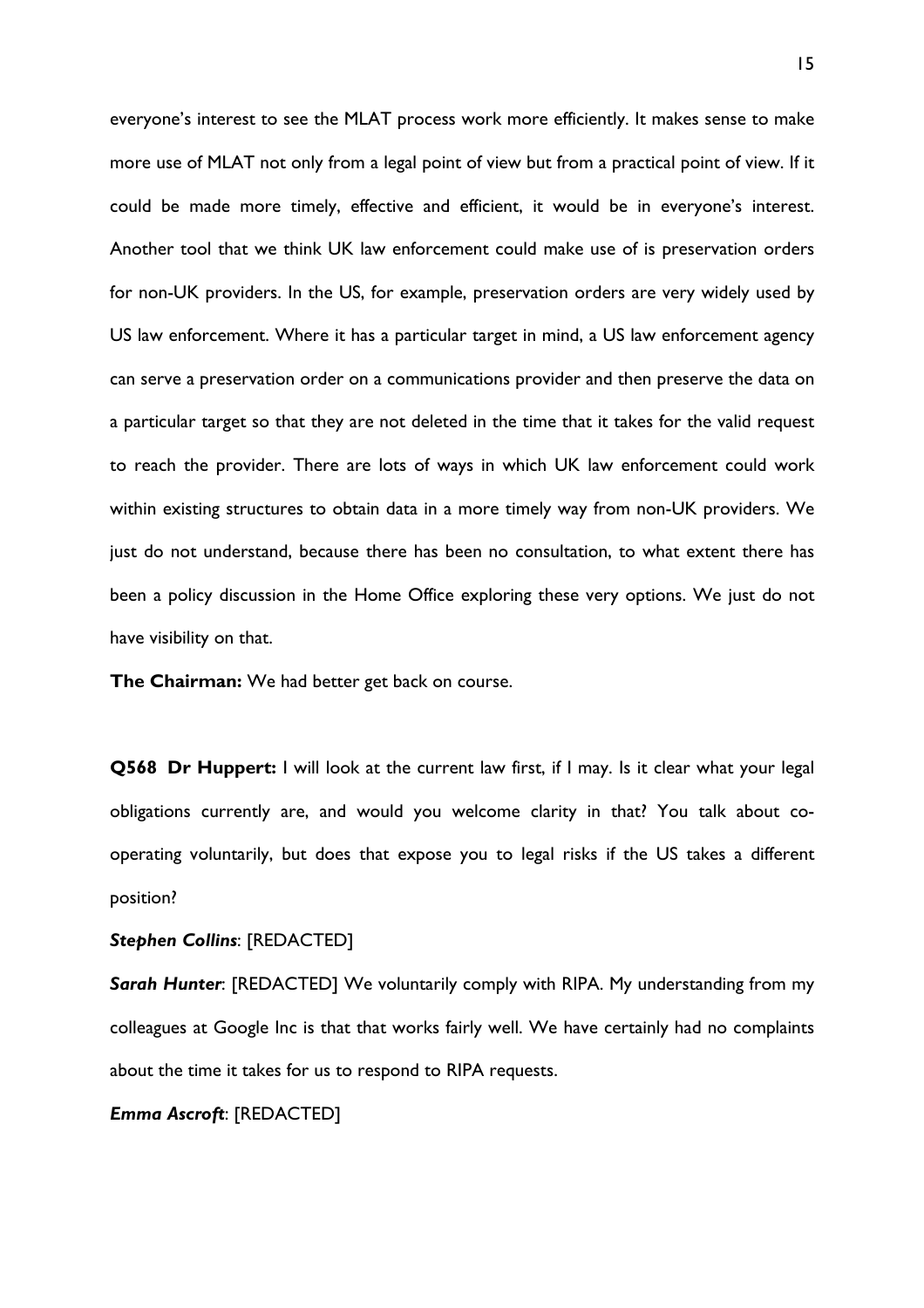**Q569 Dr Huppert:** Just to clarify something from slightly earlier, when Charles Farr gave public evidence to us for the first time, he said in response to Question 79: "Major CSPs understand the problem that we are trying to solve, understand the technology and the way in which we are proposing to solve it, agree that that technology is feasible and are looking for legislation to underpin collaboration in the future". I presume you would consider yourselves as major CSPs? Would you agree?

*Emma Ascroft*: No. When the Home Office talks about major CSPs, it might be referring to traditional fixed and mobile operators. Certainly in our meeting, the Home Office spoke very confidently about its ability to order fixed and mobile operators to capture and retain data about third-party services provided by non-UK providers and about the willingness of those providers to do that. It also spoke very confidently about the capability of the technology—that the technology was there. We have had no contact with those fixed and mobile operators, so we cannot comment on their willingness to do that or on the technology, but that is what we heard.

**Stephen Collins:** The only reason why I imagine a company would welcome this Bill would be if it already provides outside RIPA and wants some kind of legal security to reduce its exposure. I do not agree with the evidence provided.

**Q570 Dr Huppert:** You think there are companies that do that currently?

**Stephen Collins:** No, that is just speculation. That is the only reason I can think of for any company welcoming the provisions of this draft Bill.

*Sarah Hunter*: From the Google perspective, Charles Farr's characterisation of the conversation is not one that I recognise. Actually, in our meeting with the Home Office, we questioned some of the technical measures in the Bill, such as the request filter. I do not think that we agreed, shall I say, on its feasibility.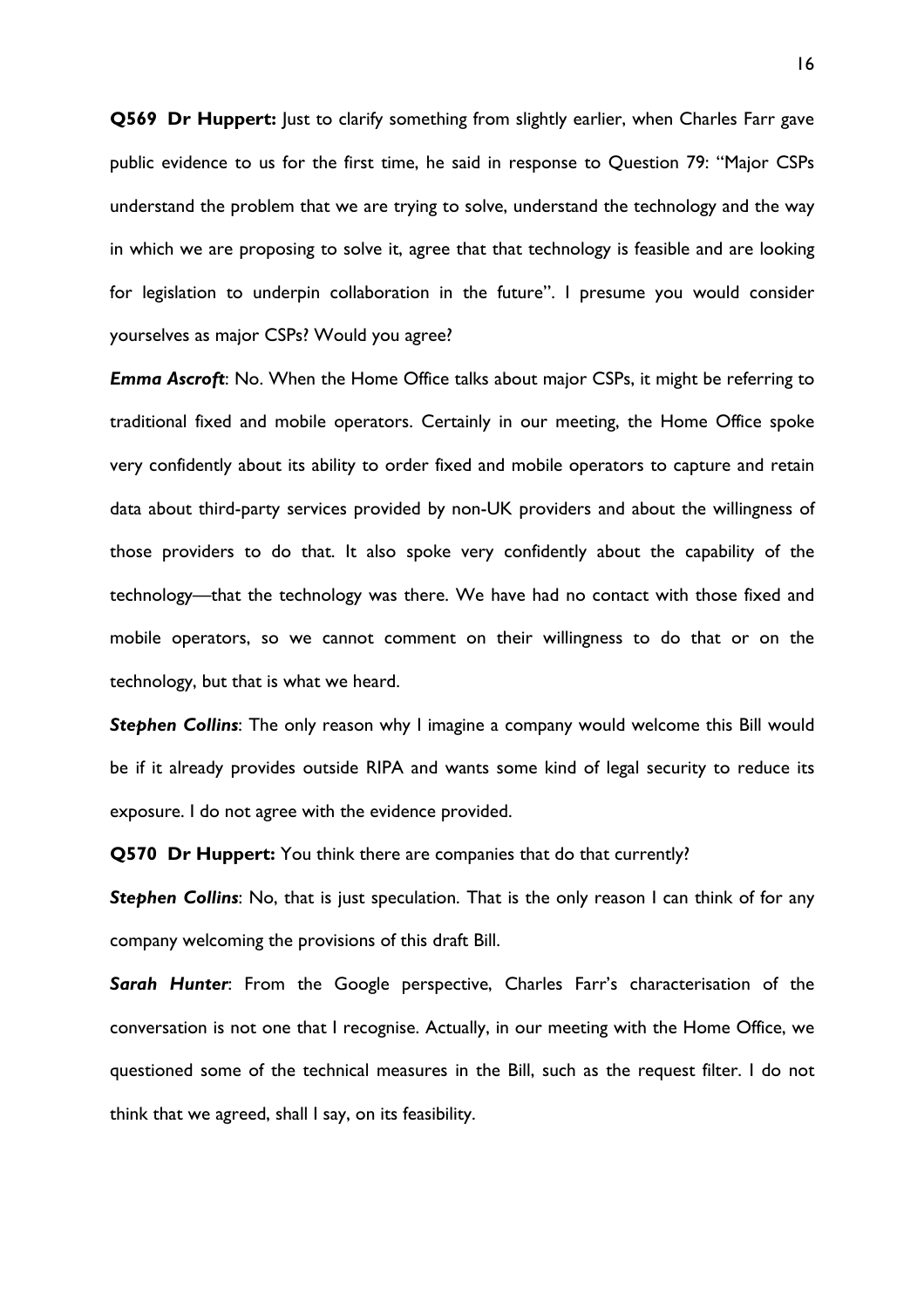**Q571 The Chairman:** Could I go back to the international aspect and ask how your global organisations comply with the differing laws of different states? For example, what would you do if required by the UK to disclose data about a communication originating from, say, Germany, where the retention of data may be unlawful, or from Switzerland, which may have other secrecy laws? What would you do then?

**Stephen Collins:** If we received a valid RIPA request, we would expect the proper due diligence to have been done by the law enforcement agency concerned and the signing officer. If it was a court order issued by a judge, we would expect it to have determined that there was a sufficient nexus with the UK and we would comply with that request.

**Q572 The Chairman:** So if the SPOC has signed it off, even if it has come from Germany, Switzerland or Timbuktu you do not query where the originating e-mail or message came from?

*Stephen Collins*: Which SPOC?

**The Chairman:** You said that you would comply with it if it was a genuine RIPA request.

*Stephen Collins*: Yes.

**Q573 The Chairman:** However, the onus is therefore on the police officer or the security service to check that, wherever it has come from, it complies with UK law?

*Stephen Collins*: Correct, but it is not under UK law. If we are talking about RIPA and UK law, we will respond to a valid, properly authorised request. We will not analyse the content if it is properly authorised.

**Q574 The Chairman:** You will not look behind the communication to see whether it has come from, say, Germany or Switzerland?

*Stephen Collins*: As we action the request?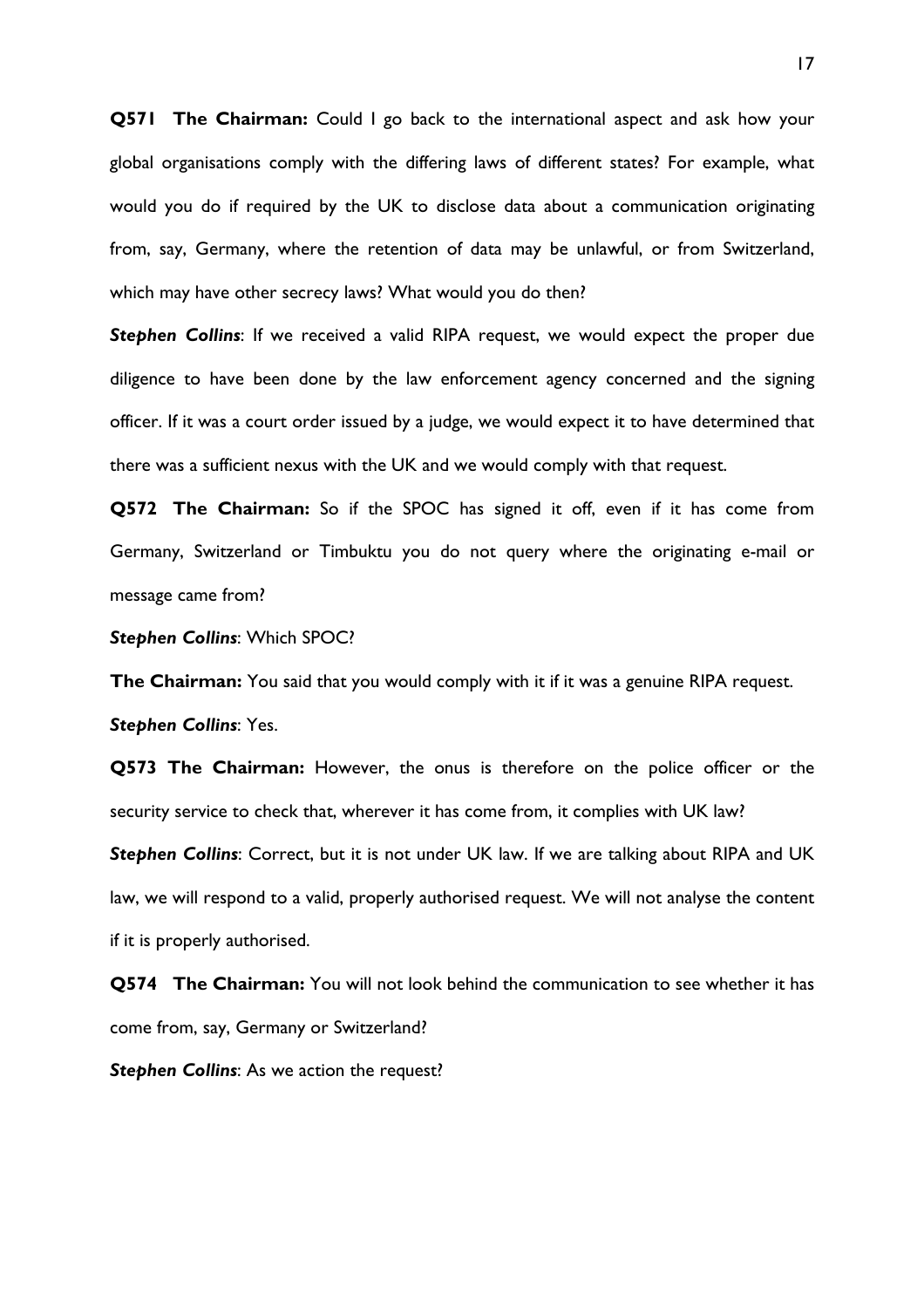**The Chairman:** If the UK wanted you to disclose information on a e-mail or a communication that originated in Germany or Switzerland, where a different law may apply, you would not be concerned about that?

*Stephen Collins*: Again, the people who respond to the requests have a certain amount of expertise, but they are not international law experts. They would rely upon the assistant commissioner, chief inspector or whoever it was who signed off the request, and we would respond to that in good will, believing that the UK due process had taken place.

**Q575 The Chairman:** Is that the same for Google?

**Sarah Hunter:** I suspect that we might have a different approach. If we thought that there was a conflict of law, we would probably put it through MLAT. That is quite a good example of the challenges that operating our services throws at our colleagues who deal with them and why the MLAT process is so valuable. It is very hard to comment on a theoretical case without knowing a lot of the detail, but it is a good example because that is why MLAT exists.

*Emma Ascroft*: From our perspective, as I said earlier, we operate in a very complex global legal framework. There are many factors that determine which laws apply to a particular court request but, speaking generally, if a request came to us through RIPA and was served on our UK business and that data did not come under UK jurisdiction, we would ask the law enforcement agency to go through the MLAT process to the appropriate jurisdiction. [REDACTED] UK law enforcement knows well that if the data fall under US jurisdiction, they have to go through the MLAT process in order to obtain them.

**Q576 The Chairman:** What data would fall under US jurisdiction? Those of any customer on your server which is based in the States?

*Emma Ascroft*: As I said, many factors determine which jurisdiction applies. It is a bit difficult to talk hypothetically [REDACTED]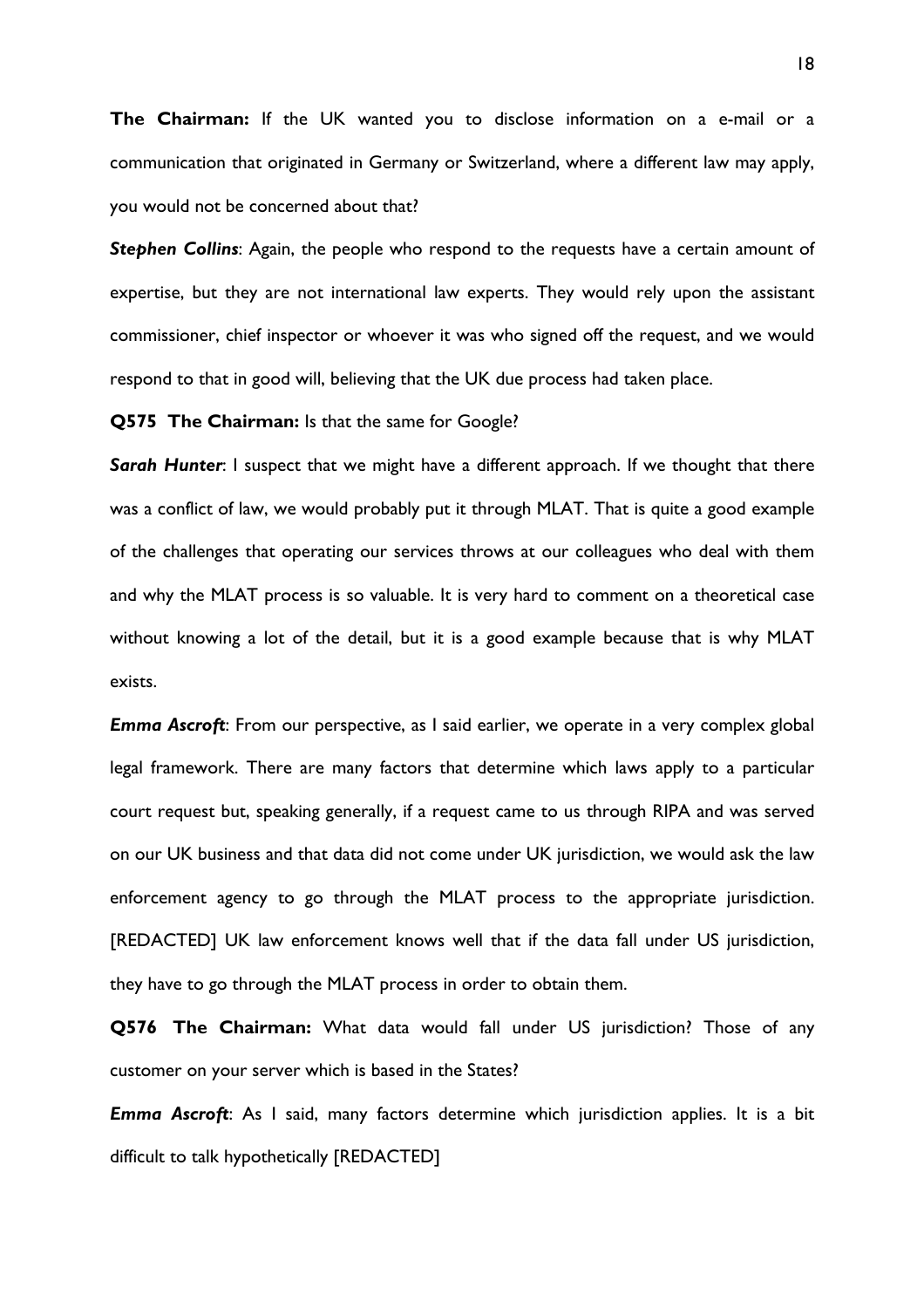**Sarah Hunter:** It is worth pointing out though, from a Google Inc perspective, that we do not know the citizenship of our users. The only citizenship or geographical information we have is the location where they set up that e-mail address initially. Now, I may be on holiday in India when I set up a Gmail account in order to e-mail my family but I am a British citizen. These issues of citizenship are quite complex when you have a global service.

**Q577 The Chairman:** So what law might apply there? What jurisdiction would Google in those circumstances think was relevant?

**Sarah Hunter:** All of this is on a case-by-case basis; you have to look at the requests and the IP address. It is a complex judgment.

**Q578 The Chairman:** How relevant is the location of the server in deciding jurisdiction? Stephen, you say that you comply with British and Luxembourg—sorry, is it US and Luxembourg?

*Stephen Collins*: It is Irish and Luxembourg.

.

**Q579 The Chairman:** Is that because Ireland has the HQ and Luxembourg has the server?

*Stephen Collins*: No. Luxembourg has Skype headquartered there and Skype is now a subsidiary of Microsoft. The US has the headquarters, which is where the majority of data are stored, but for international services we also have a data centre in Ireland.

**Q580 The Chairman:** So what problems do you face in dealing with requests under RIPA because you have jurisdiction in Ireland and Luxembourg? Do you have to ensure that any RIPA request complies with Luxembourg and Irish law?

### *Stephen Collins*: [REDACTED]

**Q581 The Chairman:** With Yahoo! and Google, is it similar or do you have servers in other countries as well?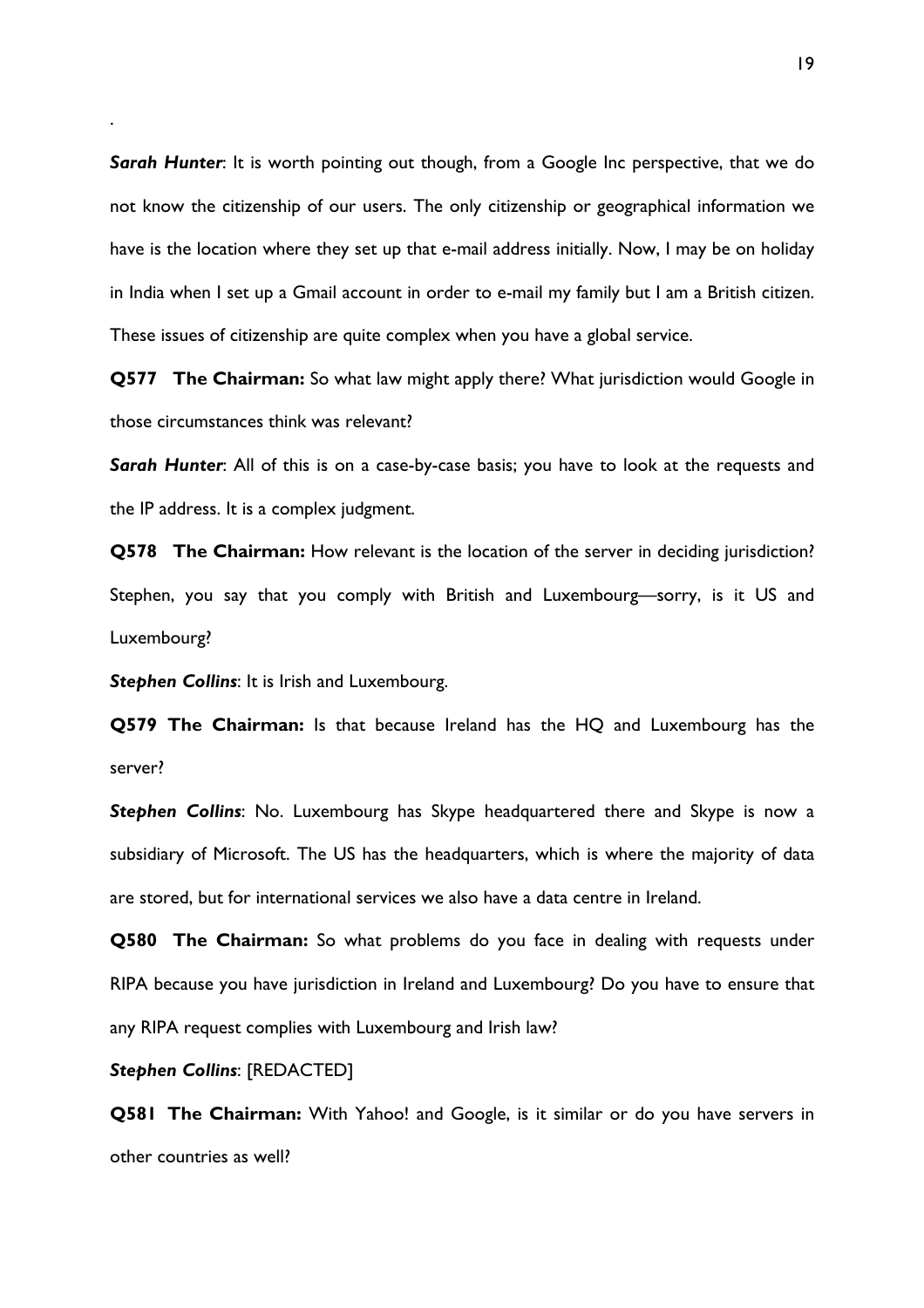*Sarah Hunter*: Our data centres are spread across the world. It is worth taking a step back to remind ourselves that Google Inc moves the data of its users between these data centres at a fairly rapid pace. You do not want to have one data centre holding all the data, because if it powers down overnight or it fails then it is very annoying to have lost all of your e-mail content. We spread the data across the data centres globally, so in those circumstances for Google Inc the US law is the primary decider for us.

**Q582 The Chairman:** Okay, so you all have servers spread across different countries. Taking up your earlier viewpoint, suppose that those countries say, "Britain is doing this; the UK is passing this new RIPA law. We want to do likewise", then Luxembourg says, "Right, we want access to all of that as well", and Ireland says the same—and with your server in India, the Indian Government hypothetically say the same. Do you see that as a risk and how would you handle that if it is a risk or possibility?

*Emma Ascroft*: Yes, it is a risk. This is a scenario that we discussed with the Home Office. We believe it is a very real scenario and, frankly, so does the Home Office. We believe that if the UK extends its jurisdiction in this way and takes the reserve power to require UK providers to capture and retain the data, if it is not available by extending jurisdiction, other countries will follow suit—and that will include countries that could use laws like this to limit free expression and infringe the privacy of internet users. As I said before, it would create a bewilderingly complex patchwork of overlapping and potentially conflicting laws, and put companies like ours in a very difficult position where we have to make difficult decisions about how to be consistent in our approach to law enforcement and protecting our users.

**Q583 The Chairman:** Any other comments on that before we move on? No—you agree.

**Q584 Lord Jones:** I heard, and liked, your reference to the user's right to privacy. That was in one of your earlier remarks. As a group of witnesses here, how often do you dig in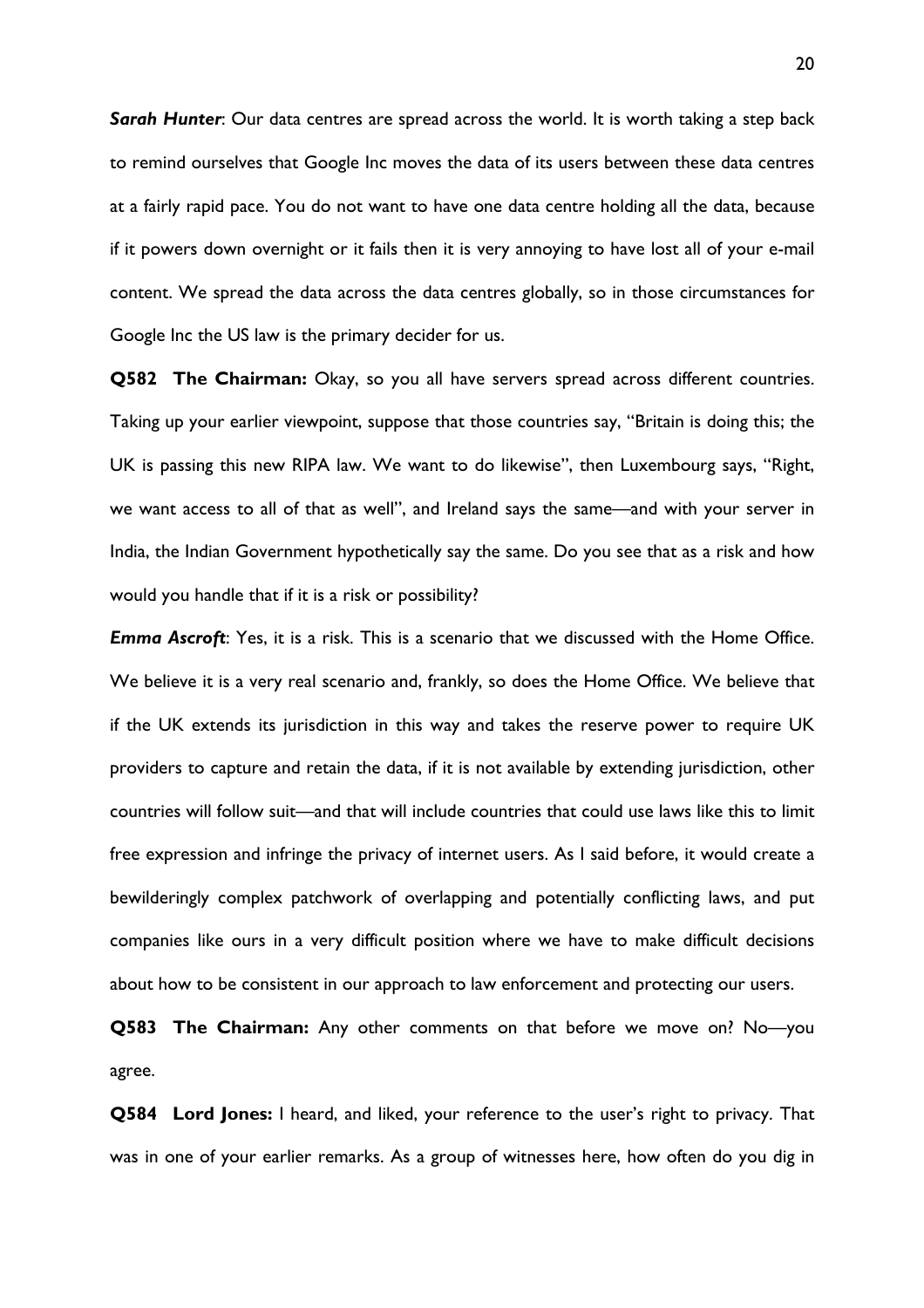over looking after the rights of the user? I heard the word "citizenship", too, from one of you. How important is that to you and how far down does that commitment go in terms of your employees around the world?

*Stephen Collins*: From a Microsoft perspective—I am sure it is very similar for my colleagues—we would not have a successful business without the trust and confidence of our users. That is a kind of base assumption for building a successful business, particularly where there is an awful lot of competition in the marketplace and users can change to competing services at a couple of clicks of a button, so we have a robust privacy policy which we follow and implement rigorously. We have strict controls in place within our law enforcement response team—our global criminal compliance team, as it is known—in the US and, for Skype, a law enforcement relationship management team. They are trained to look at a request, check that it is properly authorised and undertake due diligence so that we can maintain this. It is a difficult balance, but we try to maintain the balance between cooperating with law enforcement and respecting the fundamental privacy rights of our users.

**Q585 Lord Jones:** Do you have many bust-ups? I mean: have you had distinguished cases on this?

*Stephen Collins*: With law enforcement?

**Lord Jones:** Yes.

*Stephen Collins*: [REDACTED]

**The Chairman:** Mr Wright, briefly, then we will move on.

**Q586 David Wright:** On the basis of that, what would be your market positioning reaction to this legislation in terms of the global market? Do you think that organisations such as yours, or even start-ups, will take specific decisions about UK law and about the way that they operate?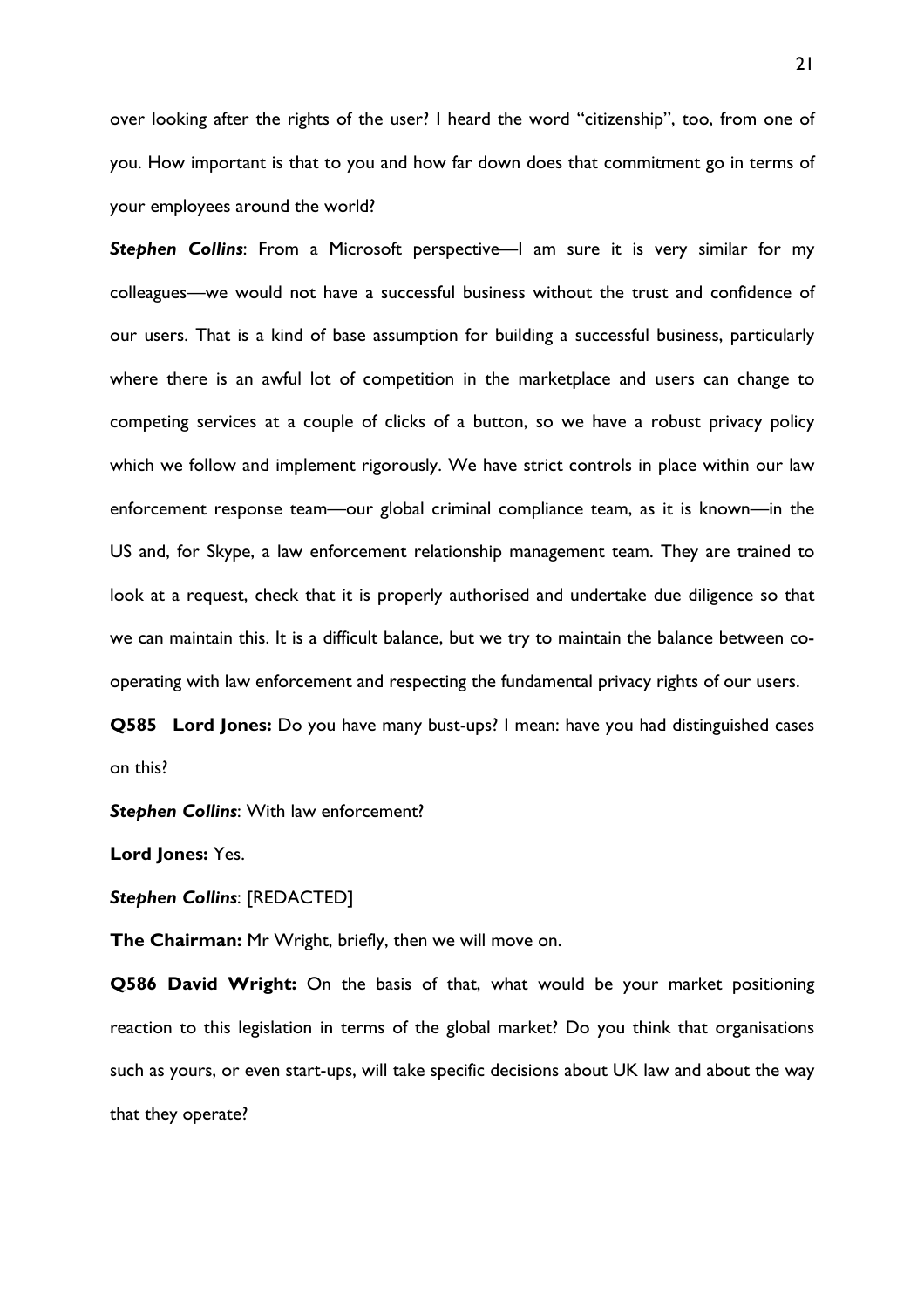*Sarah Hunter*: Our position is probably very different to that of a British start-up which generally will not have a lawyer on its staff, for example, when starting up. We all have a number of lawyers. We are used to processing data requests and we are comfortable with that sort of relationship with law enforcement—and, as Lord Jones suggested, pushing back and being robust where necessary. For a British start-up, this Bill might put huge and unwieldy obligations upon them, such that it would put you off starting up a business. If you felt that you had to not only retain user data but potentially ask for extra data that you would not necessarily want to ask for, and then have it available to law enforcement, that is a significant cost. I think it would be very harmful to the competition within our sector.

**Q587 David Wright:** Miss Ascroft, you sort of said that your business was segmented in terms of its UK and US parts. Is there a threat that companies would start to say, "Well, we'll close down the UK element of the business, focus all of our activity within US jurisdiction and segment our business structure differently"?

*Emma Ascroft:* Given our company structure, Yahoo!'s UK business would be subject to this law, however it would be passed by Parliament—

**David Wright:** Yes, that is what I am trying to say.

*Emma Ascroft*: So, yes, that part of our business would be captured. In terms of our other businesses around the world, it is the situation I described earlier in that we would expect other countries to follow suit and to pass very similar legislation. The Home Office anticipates that that is exactly what will happen and we will be in a very difficult position because our policy globally, as Stephen said, is that we are a company that is built on consumers' trust and confidence, and in order to honour that commitment we aim to be consistent in how we engage law enforcement around the world. The consequences of this Bill would make it difficult for us to be consistent around the world, and we would then be put in a situation where we have to make very difficult decisions about how we engage law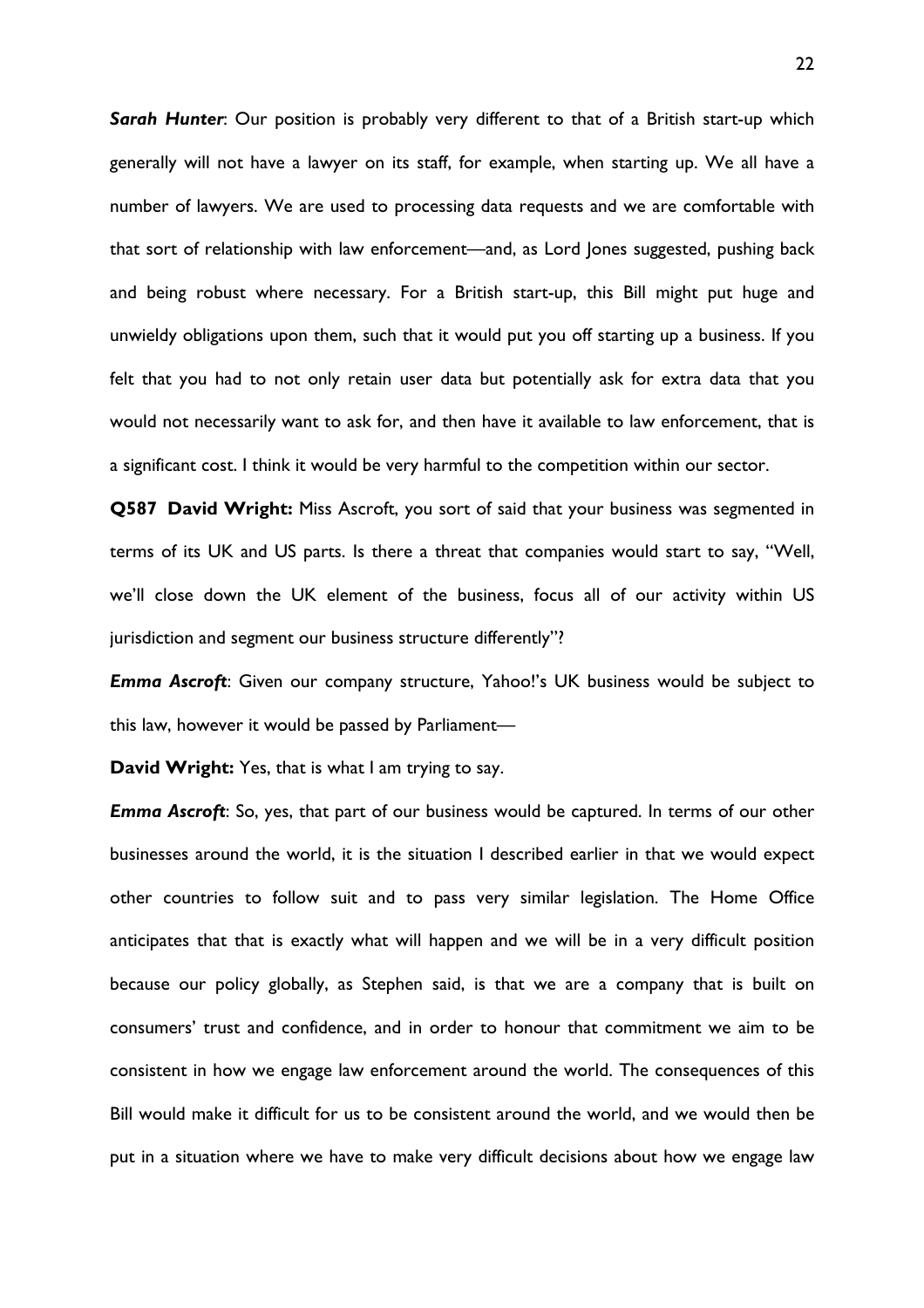enforcement and how we protect our users. It is very hard to overstate the consequences of this Bill internationally for companies like ours. It really could be quite devastating on our businesses.

**Q588 The Chairman:** Google has pulled out of China, a mega market, because of various political reasons. Is there a possibility that if your American customers say, "Google, Yahoo!, Microsoft—you are co-operating with the British Government on this Bill so we're not going to play with you any more. Close down your operations in Britain or we ain't going to use you, or we'll use the Blencathra.com search engine instead, because you're working with a Government who we don't like"? How realistic is that threat, or is it fanciful?

*Sarah Hunter*: All our Gmail users are subject to US law, so our structures being different makes a difference in that respect. Our operations here are not the people providing Gmail services.

*Stephen Collins*: From the Microsoft perspective, we would not paint that sort of doomsday scenario. None of our services is provided from the UK currently. What large multinational corporations would look at, as they do already, are the compliance obligations for when they seek to invest in a country. It is a competitive environment; it is not just a question of whether or not you invest in the UK, but of where one invests. That is the crucial piece. To come back to start-ups, I share Sarah's view. I do not want to exaggerate too much but there is a whole host of reasons, when one is involved in a start-up, for siting a company in a particular country. One of those that is taken very seriously is the regulatory burden. There are also the questions of access to venture capital, the amount of red tape and the qualifications of the staff but, when you are a two, three, five or 10-man band, this is an important consideration. You simply cannot tie up capital in unnecessary regulatory compliance when you can go to another market—although there are tax issues as well, of course—and not pay those regulatory compliance costs.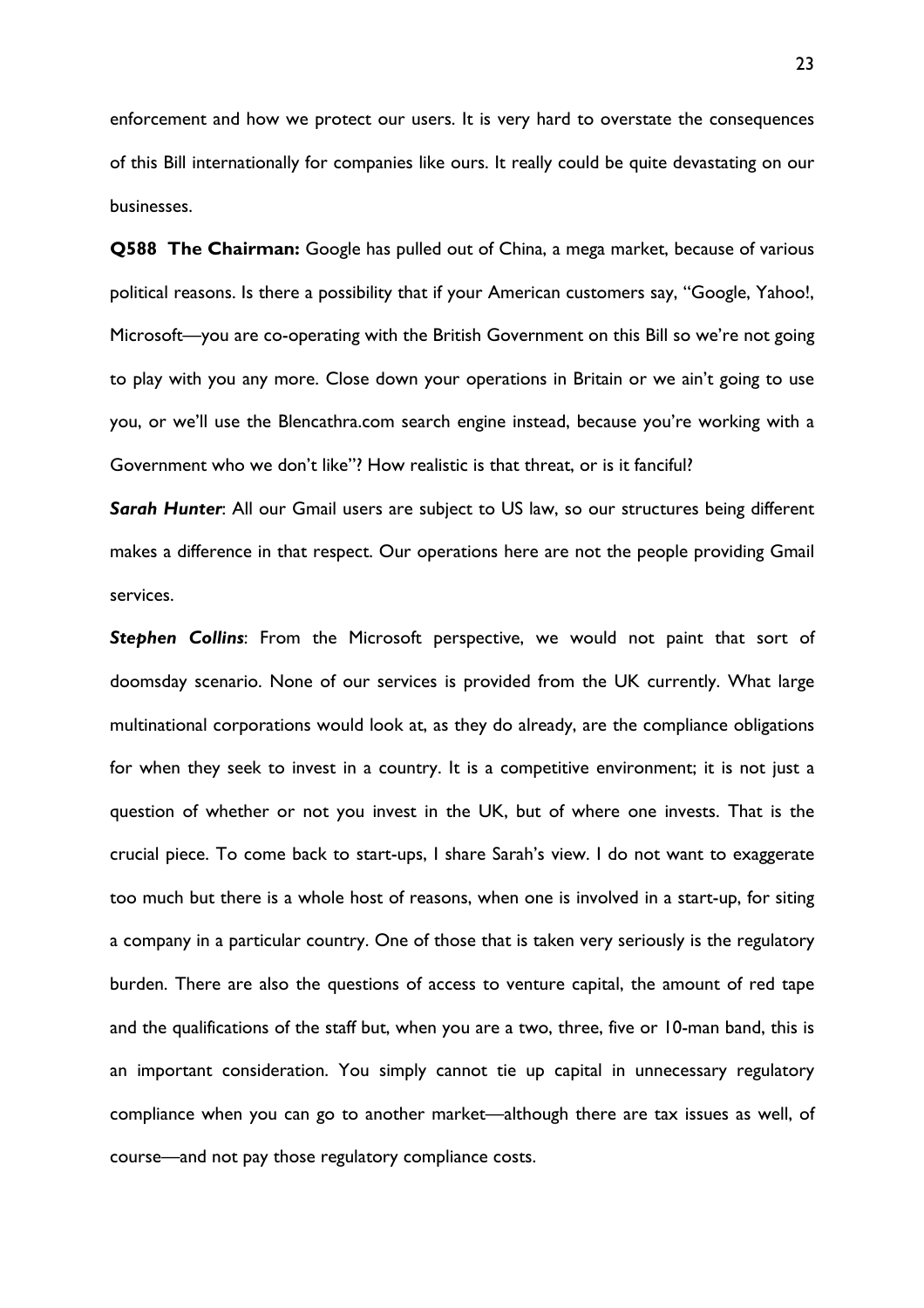*Emma Ascroft*: Can I add another point? This might be a good time to talk a bit about our commitment to openness and user trust, and how that manifests itself in how the companies work together. We are all committed to protecting our users' rights and privacy; together, Google, Microsoft and Yahoo! are founder members of the global network initiative, a global organisation that brings together internet companies, civil society groups, academics and investors specifically to develop a collaborative approach to protect and advance free expression. This organisation has developed principles and implementation guidelines that guide responsible company action in engaging law enforcement in response to valid requests for data disclosure. Those principles for all the companies concerned are a factor in guiding our investment and engagement in individual markets around the world. That affects not just markets around the world where there may be issues around human rights and free expression but also mature markets such as the UK. That is another factor that determines how we engage with law enforcement in different markets. You have heard separately from the GNI; it has given you written evidence, which will give you an idea of the kind of issues that companies like us face and how we work with human rights organisations to think very carefully about the impact of legislation and the way in which law enforcement operates on our commitments to user rights and openness.

**The Chairman:** We have covered a lot of ground. Baroness Cohen, could we jump to your Question 8, please?

**Q589 Baroness Cohen of Pimlico:** I think that Question 7 has been answered; we know that we are not very happy about being required to pass your data over.

If the legislation as envisaged went through so that a British-registered CSP was required to store your data in a way that it does not now, do you know what technical difficulties that would present for them?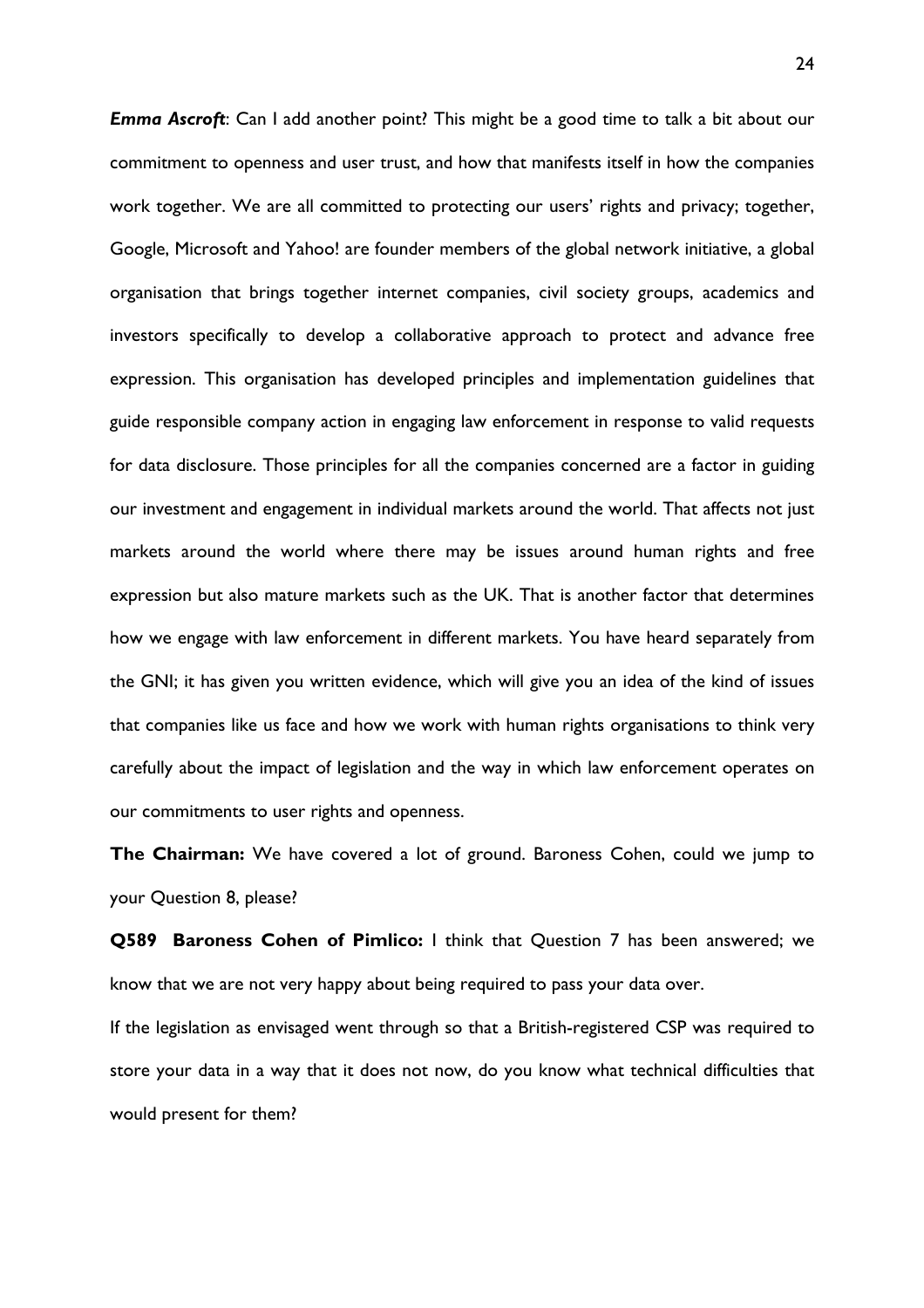*Sarah Hunter*: From Google's perspective, all of the Gmail traffic is encrypted by default and we are pretty confident about the quality of that encryption. It could be stored, but whether it could be read is another matter.

*Stephen Collins*: From the Microsoft perspective, all Skype traffic is encrypted, and increasingly encryption is being rolled out to enhance user privacy and security across the so-called Microsoft Live ID services, which include Hotmail. We would be in a similar position to Google, so presumably the data stream could be captured but there is nothing intelligible there.

*Emma Ascroft*: [REDACTED] We also raised questions about how the data would be secured and disclosed. We understand from the Home Office that, were an order to be served to a UK provider to capture and retain relating to a non-UK part of Yahoo!'s business, Yahoo! would not necessarily be told that in order had been served so we would not necessarily know that these data were being captured. We are also not entirely clear what the oversight mechanism would be within the oversight framework that is anticipated in the Bill—who would make sure that those third parties were capturing and retaining data in the right way, were not using them for other purposes, were storing them separately from their data and so on. That assumes that the data could even be extracted in the first place.

**Q590 The Chairman:** So you have said to the Home Office, "OK, you can tell Vodafone, BT and Everything Everywhere to capture these data but they are all encrypted, and neither they nor you can read them"—what did the Home Office say to that?

*Emma Ascroft*: We did not ask that question directly, but I believe that the Home Office has said to this Committee that it would not serve an order if the data could not be reliably extracted.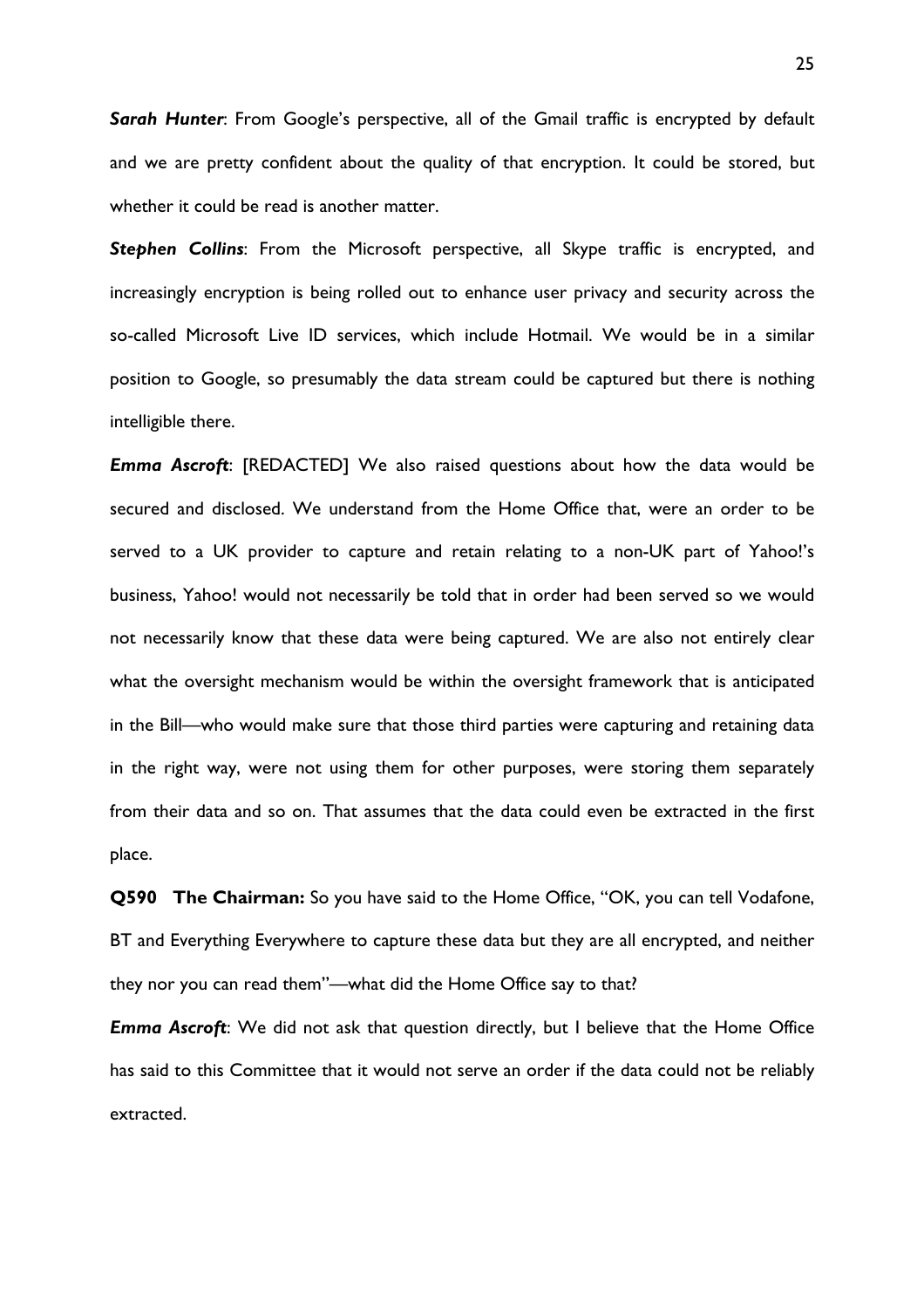**Q591 The Chairman:** I just want to explore this point. You have told the Home Office, "Yes, you could store this material but it can't be extracted". What was the reason it gave for still wanting you to store it or getting others to store it?

*Stephen Collins*: But it was not for us to do the storage. The question is about the UK CSPs, the underlying network providers and access providers.

*Emma Ascroft*: The Home Office described this as a backstop power. I believe that it said to this Committee that it does not anticipate having to use it.

#### **Q592 Stephen Mosley:** [REDACTED

#### *Emma Ascroft*: [REDACTED]

**Q593 Lord Strasburger:** What level of confidence do you have in your encryption, and how would you respond to a request either for the encryption key or for you to decrypt it on behalf of a public authority in this country?

*Stephen Collins*: For Microsoft it varies from service to service. I think that we will be talking about Skype in the next session, so I will elaborate on it there. Very briefly, there are no keys held by Skype to decrypt communications; they are discrete peer-to-peer communications where a private key pair is randomly generated by the software of the two end users. Skype take no part in that communication, so even if we wanted to we could not decrypt Skype-to-Skype communications. With SSL encryption, for example, I would have to get back to the Committee on that regarding the precise methodology. I suspect that that would be possible but not easy. If you wish I will come back to you on the decryptability of SSL from originating providers, if that is helpful.

**Q594 The Chairman:** Have you had any discussions with the Home Office on potential legal liability costs that you might incur? This may be too hypothetical, but I can imagine that if we incorrectly ask for information from an American citizen, thinking that they are British or whatever, or someone with dual nationality, and that turned out to be wrong, we could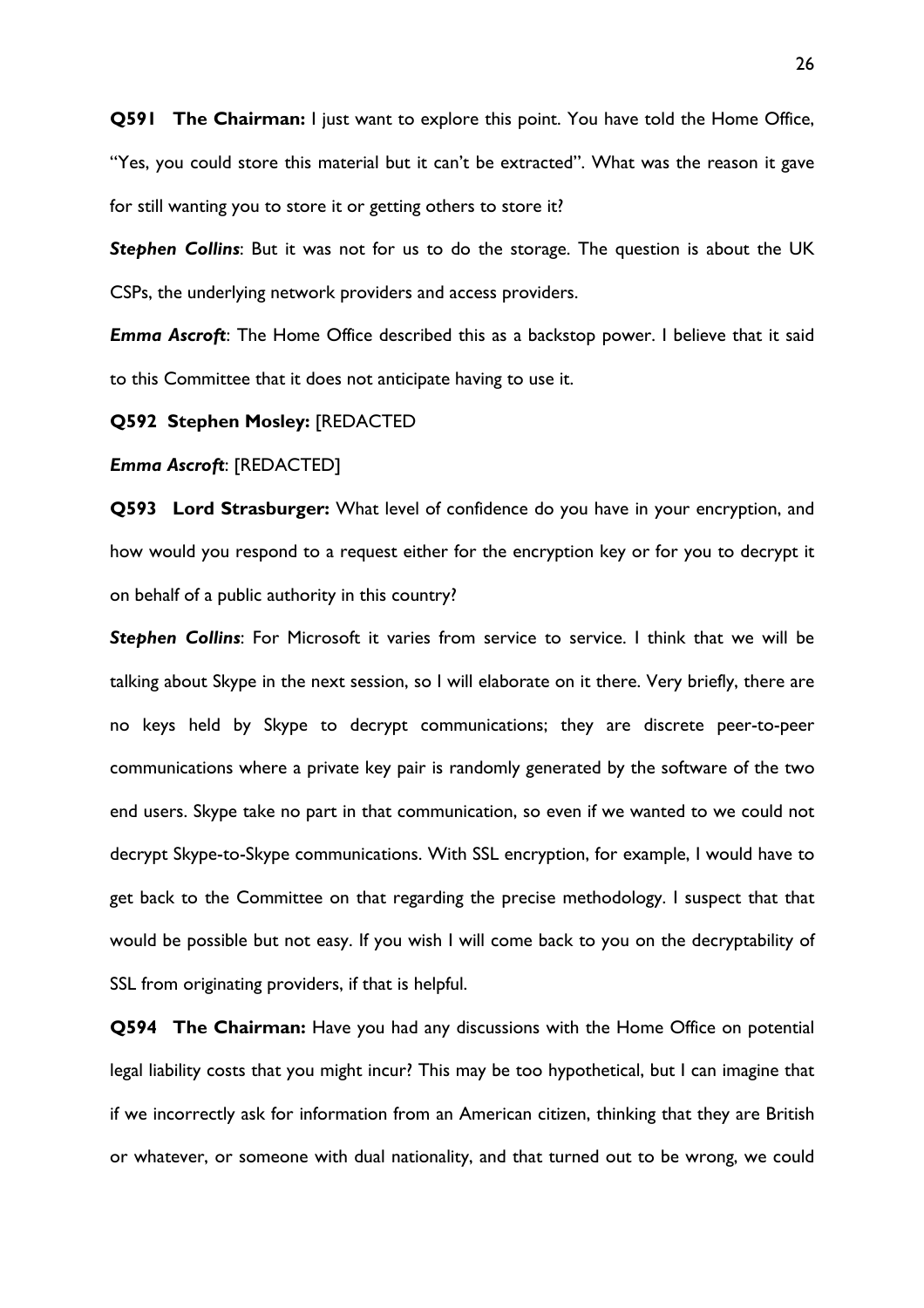have a multi-million pound lawsuit in the American courts and then joint action ones against you from another few hundred upset Americans, and massive legal costs. Have your lawyers have a look at this? Is there any concern that this may produce a new legal liability?

**Stephen Collins:** To be honest, this situation exists already, although maybe it would be exaggerated by the Bill. We are operating in good faith with the UK authorities, but we have no obligation to do so. We are doing this because we think it is the right thing to do. If that good faith is abused, we would have to think much more carefully about that co-operation.

**The Chairman:** If they are going to collect a lot more information, there is a bigger risk.

*Stephen Collins*: That is quite likely.

**Q595 Lord Strasburger:** Lord Chairman, could I ask my encryption question of the other two panellists?

**The Chairman:** Of course. I am sorry.

*Sarah Hunter*: From a Google Inc perspective, we are very confident about the security of our encryption. If a valid RIPA request comes in or UK law enforcement goes through the MLAT, receives a court order and in turn gets Gmail user data, we will obviously provide that data decrypted. If it was to use a third-party provider to gather the encrypted data, I think it very unlikely that Google Inc would provide anyone outside Google Inc with that key. That is simply because, as everyone said earlier, security is our most important asset. Our relationship with our users is predicated on trust. Without that, we have no business.

*Emma Ascroft*: I would say the same thing. If a valid RIPA request comes in, it comes with an obligation to provide the data in the clear. We would decrypt them. The encryption question is rather a red herring because the UK law enforcement agency can obtain the data direct from us using international legal channels such as the MLAT. If it came to us through those channels, we would disclose those data in the clear. If those channels work properly, this backstop power is unnecessary.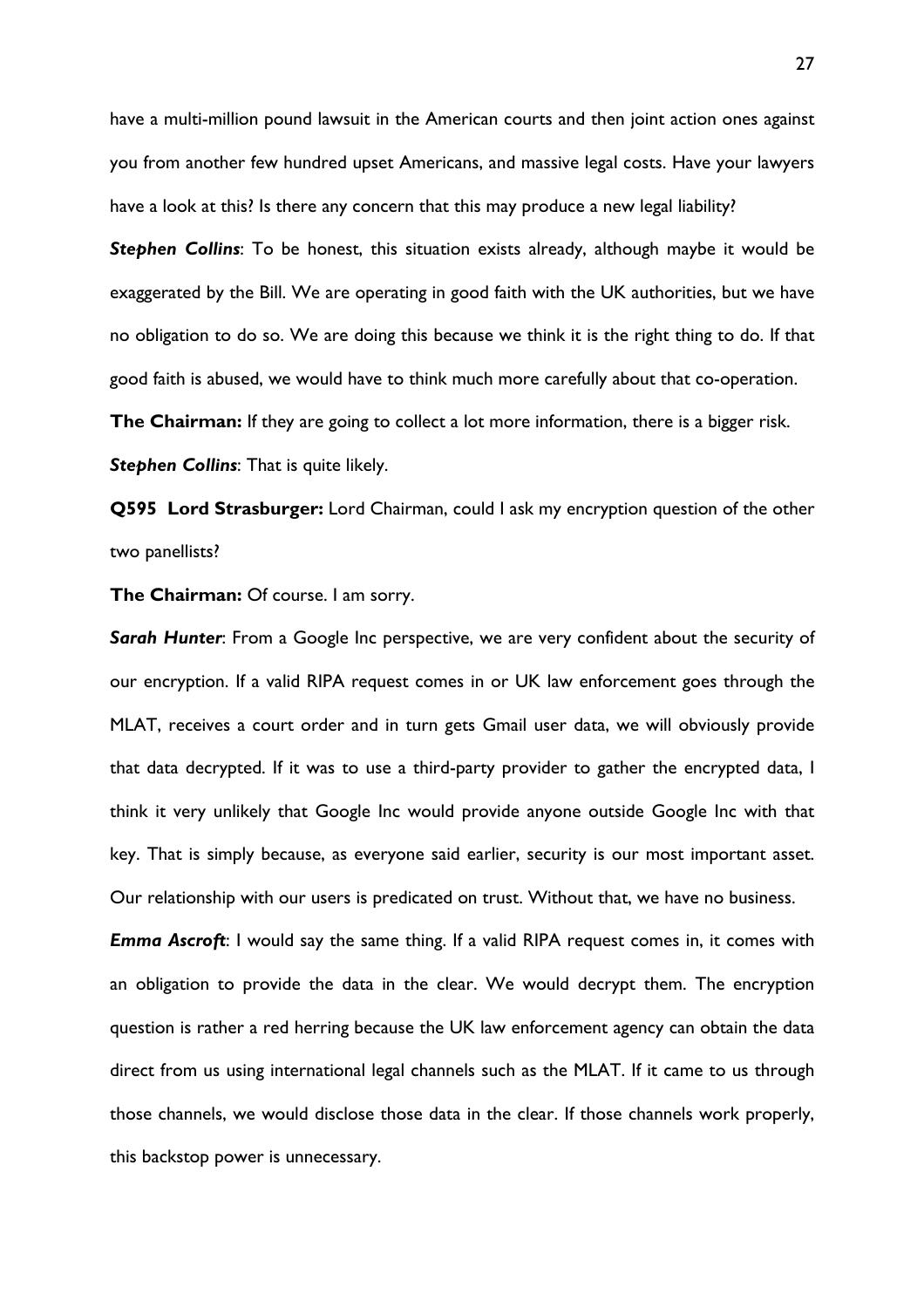**Q596 Lord Strasburger:** You would provide that information decrypted?

*Emma Ascroft*: Yes, it is written into RIPA. Your obligation to disclose is to do so in the clear.

**Q597 Craig Whittaker:** I have two very quick questions. The first is on the encrypted stuff. Your data are captured by CSPs. How do you know whether that is context or content storing, which I believe is illegal anyway? Secondly—you may not be able to answer this question—how many countries subscribe to MLAT? Is there a possibility that, for example, Baghdad is not part of that process?

*Stephen Collins*: MLATs are bilateral agreements, generally. Not all countries are signatories with all other countries. I do not know what the list is for the UK; it is reasonably but not fully comprehensive. There will be multiple countries that are not MLAT signatories with the UK. On the point about content versus communications data, it is a very hard thing to do. Even when one can see the content and the communications data, there are disagreements among experts as to what constitutes content and what constitutes communications data. The best example is website URLs—the addresses for websites where it is quite clear that you can identify where a user is going. The usual example is AlcoholicsAnonymous.org.uk/help: if you go to that 40 times a day, that is a good indicator of your behaviour. It is not really about your traffic or communications data.

**Q598 The Chairman:** If you go on to it 40 times a day, there is not much time for drinking. I was not diminishing your point, and we have heard that point before. We are coming to the end of our session. Is there anything else that you want to impart to us? Are there any other areas, from what you have read about this, that you think we should be focusing on if we are to make sense of it?

**Stephen Collins:** Can I ask the Committee really to think about this notion of the past and trying to capture in aspic something that was beautiful 10 years ago—and trying to get back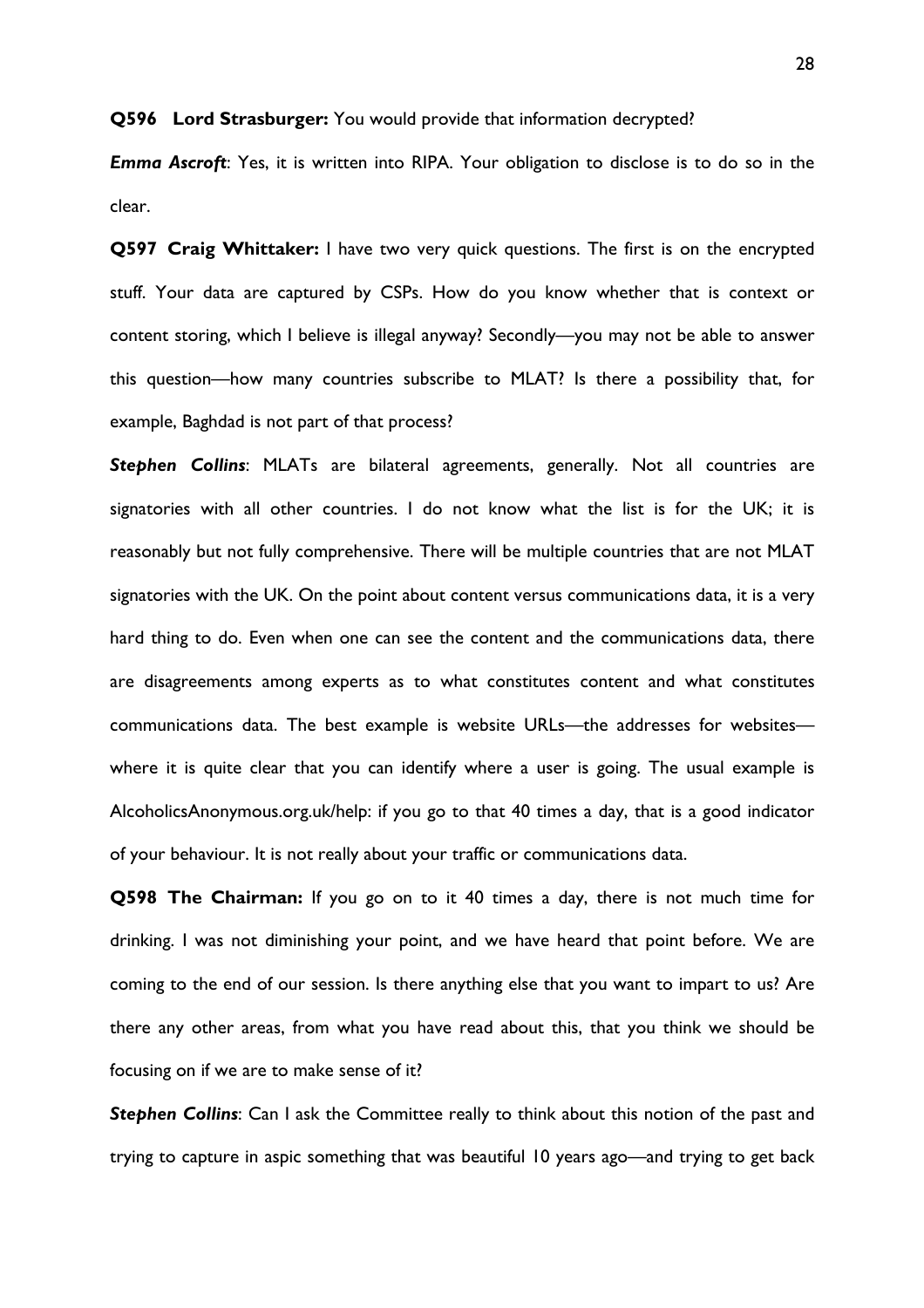there. It is in the background brief. The Home Office states, "The Government is introducing legislation to ensure that communications data will continue to be available in the future as it has been in the past". Another part says, "CEOP is already experiencing significant problems because of the difficulty of obtaining the same level of subscriber information for internet communications as is currently available for traditional telephony". There is the problem. The key point is that our services cannot be made to look like telephony. We need better educated and trained police men and women.

#### **Q599 The Chairman:** Thank you. Anything to add to that, Emma?

*Emma Ascroft*: This is a global problem. The UK is not the only country looking at the challenges of a changing communications environment, the globalisation of communications and the changes in how users use those communications services. There were hearings on Capitol Hill last year where the FBI and Homeland Security said similar things. A consultation published in Australia in July is looking at exactly the same issues. It is a global problem that needs a global solution. The UK is the first country to have proposed draft legislation. It has done so relatively quickly without a great deal of consultation with the stakeholders who would be affected. Contrast that with the Australian process, where there is a consultation document out for public consultation now, a Cabinet committee has been convened to developed a terms of reference document that will also be subject to public consultation next year, and both Houses of Parliament are expected to do their own inquiries—and that is before draft legislation is published. The UK has gone out way ahead of the pack and the world is watching. If the UK passes this legislation, others will follow. We do not believe that that is the world that we want to create here. A more proportionate and less radical approach could be taken. We would welcome a sensible policy discussion on that. My second point would be that we must remember that MLATs are, by definition, a government to government process. The processes are defined by government and resourced by